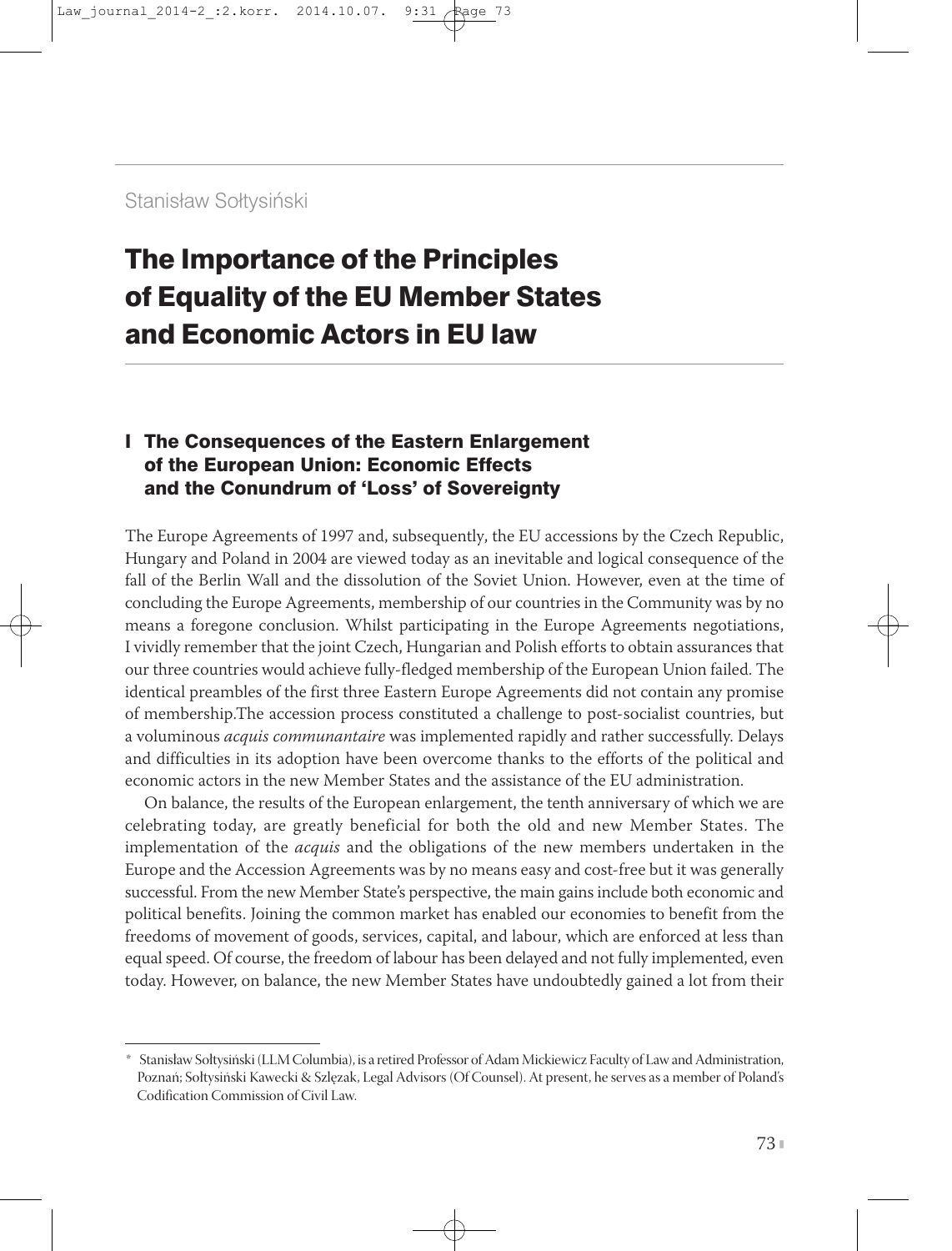accession. Economic advantages also include significant direct financial assistance from Brussels. By way of example, the current 7-year EU budget provides for Poland an equivalent of about EUR 100 million. Sceptics indicate that about 70 per cent of this sum will be paid directly or indirectly to foreign EU firms. However, it is worth noting that the projects financed by Brussels will improve our road and railway infrastructure and other critically important projects aimed at modernising our economy.

Indeed, the costs of implementation of the *acquis,* which is aimed at implementing the four freedoms, involved financial and social costs but, as a rule, they constituted the necessary costs of transformation from a centrally planned economy into a free market economy.

The benefits of accession are not limited to the aforementioned economic gains. The new Member States may 'pick and choose', substantially free of charge (i.e. without a license fee), from among numerous, sometimes contradictory, legislative and organisational blueprints developed in the old Member States. Whilst some of them are similar or complementary, there are important areas where leading EU countries developed and practise diverging, if not contradictory, solutions. For instance, in the area of labour relations (in particular in the field of employee participation in the management of firms), we observe opposing policies and legal standards epitomised by the British and German governance models of labour relations. It remains to be seen if Eastern enlargement will tip the scales in favour of the UK or the German model of employee participation or whether the issue will be left to market forces.

The overall balance sheet of the EU accession by Hungary and Poland a decade ago is best illustrated by comparing the main economic indicators of our economies with those of our neighbours to the east of our countries. Moreover, the earlier tensions in Georgia and the current Ukrainian conflict demonstrate the significance of EU membership, which functions not only as a model in designing our basic economic and social policies but as an anchor of our political stability.

And yet, an overall positive evaluation of the decision to join the EU and the fact that its effects are unquestionably beneficial does not mean that we do not face difficult issues. At the outset, I should mention the 'sovereignty conundrum' upon joining the European Union and after the adoption of the Lisbon Treaty. Taking into account the positive effects of EU membership, one could expect that ethnic and nationalistic attitudes would gradually diminish and finally disappear. However, we observe that such attitudes seem to be on the rise in the majority of the new Member States. Apart from this, ethnic and nationalistic attitudes are visible also in old Member States, for instance in France, the UK, Finland and the Netherlands. The sovereignty conundrum is explained by several factors. First, many citizens of the former socialist countries feel uneasy about giving up or accepting any limitation of their newly regained independence. As explained by a Hungarian professor, 'Past communist states cannot escape becoming nationstates because the community and homogeneity necessary for the functioning of a state will be based on ethnic community.<sup>1</sup> The mobilisation function is an important aspect of nationalist

<sup>1</sup> A. Sajo, *Protecting Nation States and National Minorities: A Modest Case for Nationalism in Eastern Europe,* (University of Chicago Law School Roundtable 1993) v. 53, 53.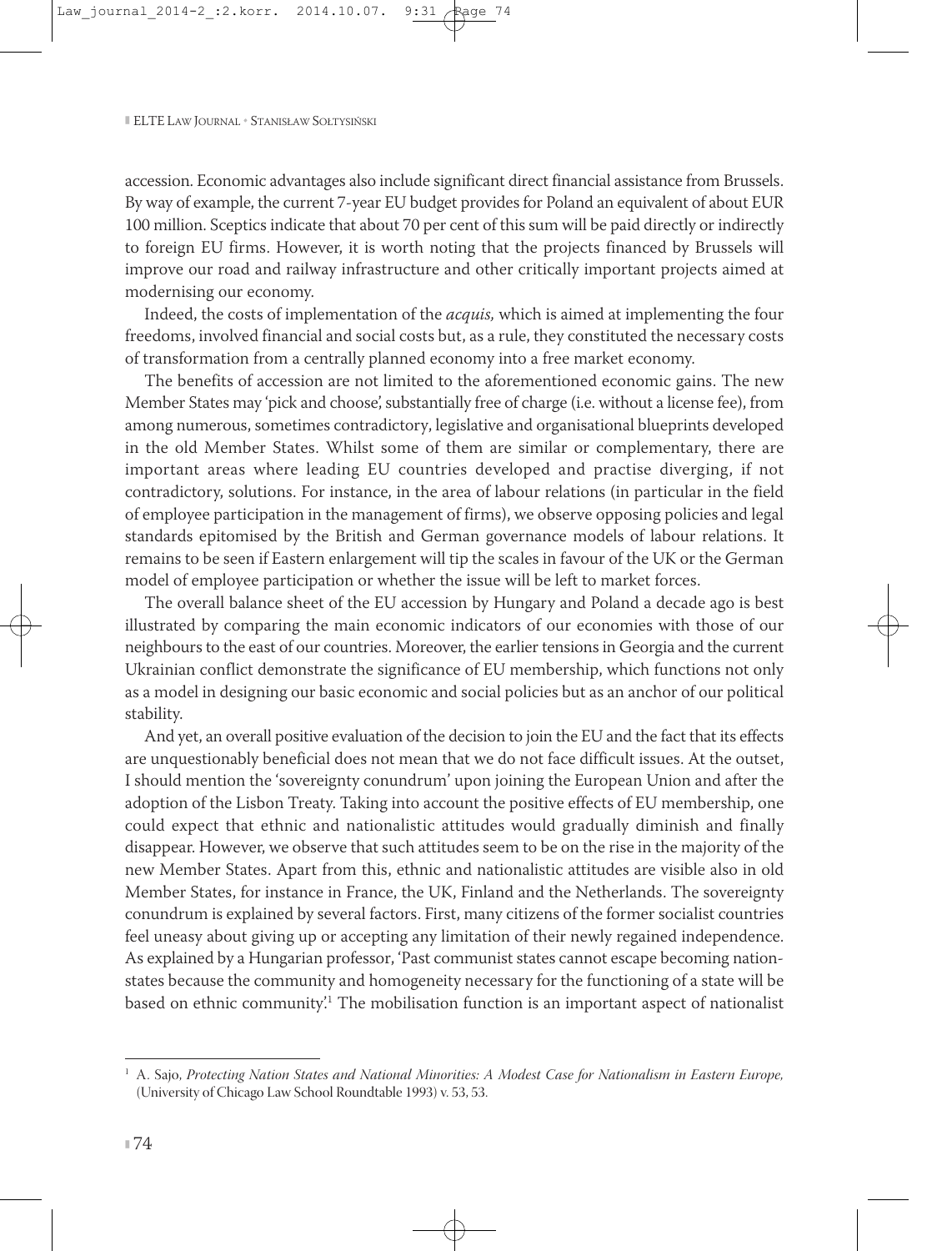ideologies. J. Breully identifies three functions of such ideologies which render nationalism an effective instrument of political action in the modern State: coordination and mobilisation of civic activities and legitimacy.2 W. Sandurski, a prominent Polish constitutionalist, makes an interesting observation, namely that the appeal to cultural identity is often a substitute for the failure of political parties to connect their programmes with significant social interests.<sup>3</sup> While describing the robustness of nationalism in our region, the author draws attention to the fact that nationalism has found fertile ground in those new EU members in particular which 'are literally speaking "new" states (all three Baltic states, the Czech Republic, Slovakia and Slovenia).<sup>4</sup> In his opinion, 'these new states strongly appeal to their national identity, both as a way of asserting their legitimacy in the international order and of matching a new territorial polity to an ideology which provides the necessary degree of coherence and mobilization to make a new political elite sufficiently comfortable'.<sup>5</sup> While agreeing that the nationalistic movements in these countries are on the rise and push the dominant elites towards more nationalistic policies than preferred thereby, I do not see any difference between the robustness of the ethnic feelings in the 'new' and 'old' states of our region. Moreover, despite the divorce between Slovakia and the Czech Republic, the latter polity has a somewhat longer state tradition than Poland. Furthermore, Lithuania has a much longer state lineage than that of Slovakia and Slovenia.

The transfer of a part of sovereign power to the supranational authority is not easy to some segments, if not to the majority, of the electorates in Poland and even more so in Hungary, the 'old' countries of the region. However, it is by no means clear that the strong identification that ethnic feelings provide (especially a strong endorsement of one's nation's independence) is hostile to a voluntary transfer of some sovereignty in exchange for a fair bundle of rights and duties at the supranational level. The 'realists' among many Poles, who see the transfer of sovereignty conundrum as a real problem, endorse the Lisbon Treaty and are even willing to accept granting further powers to Brussels institutions, providing certain conditions are met.

As long as the EU remains a community of national states, their governments play a decisive role in the Council. Hence, the question arises as to what extent, if at all, the EU constitution provides for the equal status of Member States.

Traditionally, sovereignty and equality of states have been viewed as two interrelated concepts incorporated in Art. 2.1 of the Charter of the United Nations. The principle of Sovereign Equality has been long recognised in customary international law and formally reaffirmed by the League of Nations. Because of its incorporation in the United Nations Charter, all members have to follow the principle.<sup>6</sup> The concept of sovereign equality of states implies, inter alia, that each

<sup>2</sup> J. Breuilly*, Nationalism and the State* (Manchester University Press 1982, Manchester) 349-350.

<sup>&</sup>lt;sup>3</sup> W. Sandurski, 'The Role of the EU Charter of Rights in the Process of Enlargement' in G.A. Bermann, K. Pistor, (eds), *Law and Governance in an Enlarged European Union* (Oxford and Portland 2004, Oregon) 74. The author argues that Breuilly's remarks regarding the role of ethnic policies in post-colonial states apply equally to post-communist countries of Central and Eastern Europe.

<sup>4</sup> Ibid, 74.

<sup>5</sup> Ibid.

<sup>6</sup> Sbugdha Nahar, Sovereign Equality Principle in International Law, <http://www.globalpolitican.com/print.asp?id= 4351> accessed 24 March 2014.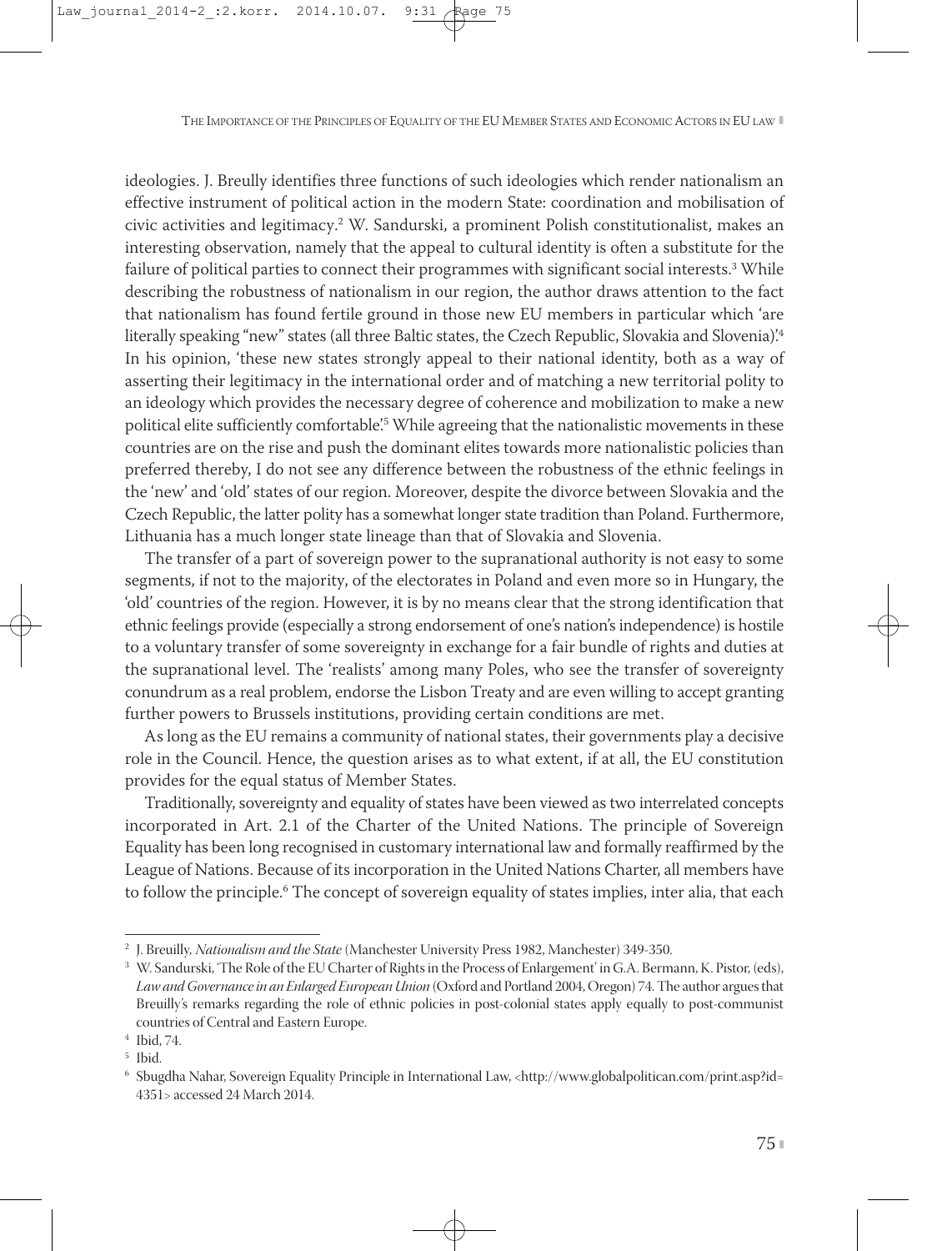state has the legal competence to participate in the UN and other international organisations on an equal footing with other states, conclude treaties, govern its internal affairs, and protect its territory.7 Moreover, the principle endorses comity and respect *vis-à-vis* all states.

The Principle of Sovereign Equality is sometimes characterised as ius cogens. However, the UN Charter's rules on the powers of the Security Council conclusively prove that the member states are competent to derogate from it. Moreover, even in the General Assembly the principles of 'one state one vote' and unanimity hardly exist. In practice, important matters are decided on a two-thirds' majority and others on a simple majority. As such, there is no doubt that the EU constitution (i.e. the Lisbon Treaty) and its other governance rules is either a multilateral delegation of sovereign powers to the supranational organs or a limitation of the sovereign equality of the EU member states.

Polish scholars stress that each international agreement assumes a surrender of some sovereign rights, but that such practice constitutes an exercise of sovereignty.<sup>8</sup> Of course, there is no doubt that there are quantitive and qualitative differences between standard international covenants and the consequences of EU accession. In particular, limitations of sovereignty are material and visible when a member state is bound by regulations or directives adopted by the competent EU organs (the Council and the Commission). In all fairness, the principle of the sovereign equality of EU member states is also deeply limited by the rule of primacy of community law over our domestic laws. The latter proposition evokes a still unresolved conundrum of potential conflicts between EU law and the constitutions of the Member States.

Theories of the joint exercise of sovereign powers of EU Member States by the Community organs and the transfer of partial state powers to Brussels as an international organisation offer interesting solutions aimed at reconciling the principle of sovereign equality with EU membership. However, in all fairness, the traditional concept of sovereignty of states has been substantially eroded and redefined. Several experts in constitutional law in old and new EU Member States advocate the abandonment of the traditional principle and the development of a modern concept of the sovereign equality of states.<sup>9</sup>

The limitations of the traditional principle, enshrined in the UN Charter as a consequence of EU accession, seem to be justified in the light of globalisation and geopolitical realities. Recent events in Ukraine illustrate the contrast between the real value and effects of the unrestricted but formal sovereignty of our Eastern neighbour, whose independence and its borders were guaranteed by major powers a few years ago in Budapest, and the practical consequences of the limited sovereignty enjoyed by its former Comecon partners that have joined the EU.

However, in all fairness, I am not advocating a radical abandonment of the critically analysed concept of sovereign equality of states as a basis for orderly intra-community state relations. Tensions and conflicts between national interests and the policy goals of the EU should be

<sup>7</sup> R.H. Steinberg, 'Who is Sovereign' (2004) 40 Stanford Journal of International Law 1.

<sup>8</sup> See, for instance, A. Raczyńska, 'Reinterpretacja pojęcia suwerenności wobec członkostwa w Unii Europejskiej' (2001) 1 Przegląd Europejski, 113-114.

<sup>9</sup> W. Sadurski (n 3) 78-80.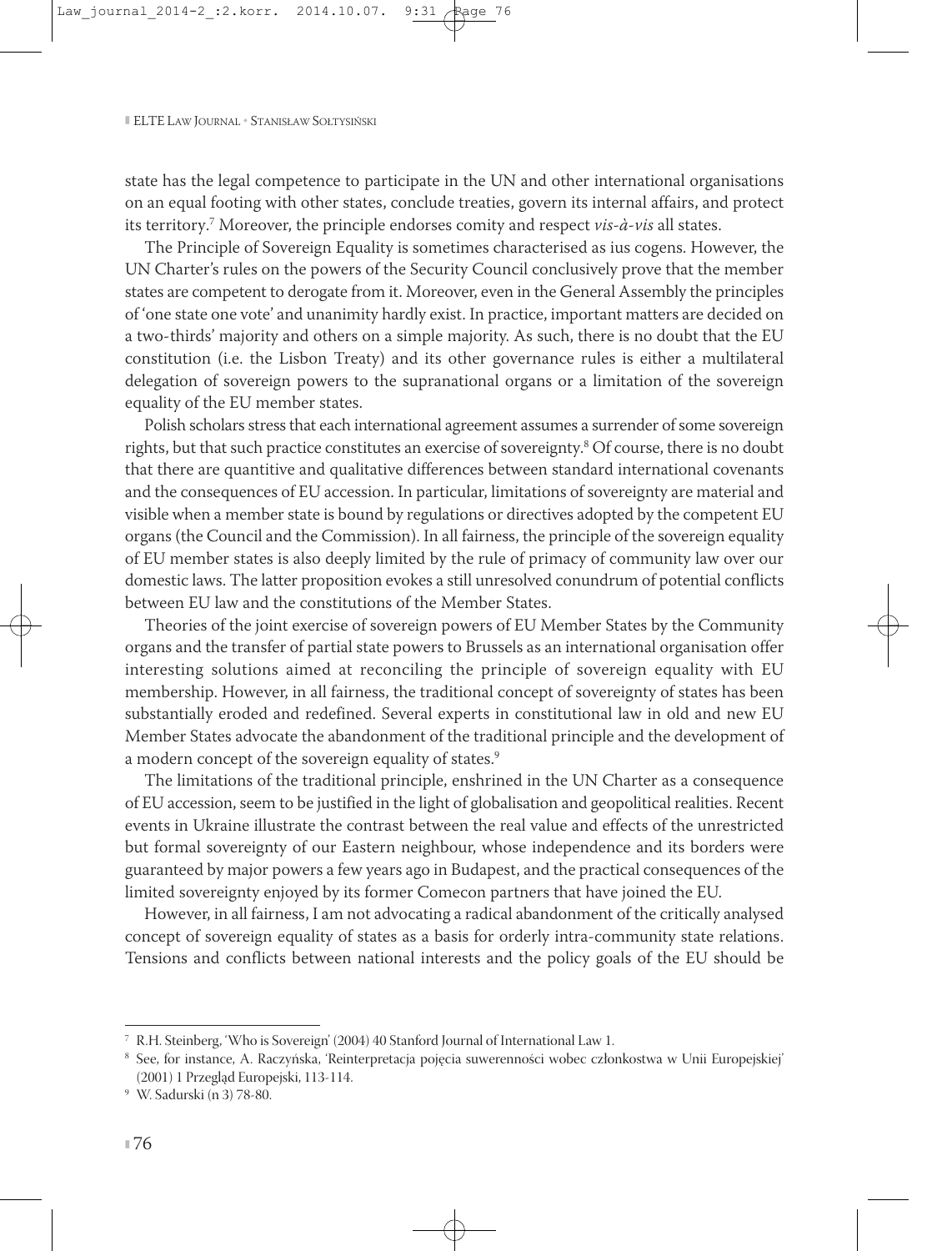resolved whilst taking into account that all Member States are equal despite obvious inequalities in other respects: inequality of size, cultural tradition, population, GNP per capita, etc.

Whilst constitutional covenants granting new powers to the EU Commission, the Council and the Court of Justice should be fully respected as necessary requirements of fostering cooperation and effective governance of the Community, the *residual aspects of the principle of sovereign equality* shall be taken seriously. Furthermore, limitations of this traditional principle, granted in accordance with the constitutions of Member States to the supranational organs, should be *strictly interpreted* with the aim of avoiding conflicts between the Lisbon Treaty and the constitutions of the Member States.

The temptation to think mainly in terms of national interests rather that in the interest of the common market is not alien to policy makers from large and small EU members. However, the latter countries are usually afraid to use their veto power, which is viewed as a political weapon of mass destruction and, sometimes, self-destruction.

Past intra-EU conflicts show that major member states, such as Germany, France and the UK, have resorted to open or veiled threats to use their veto powers more frequently and successfully than the other members. Examples include the UK claw-back of special tax privileges and current threats to block the Tobin tax on financial transactions.10 In addition, Germany successfully derailed the adoption of the takeover directive in 2001 and the European Private Company project in 2012. Small and medium size EU members are frequently irritated when the Council and the Commission interpret the principle of equality along the lines that 'all states are equal but some of them are more equal than others'. Such special treatment was visible when both France and Germany violated Euro disciplines regarding permissible levels of budgetary deficits. Also, the European Commission has approved generous state aid packages for German and French-Belgian banks, while insolvent Greek and Cypriot financial institutions had to apply tough restructuring procedures, including the participation of bank creditors and large depositholders in covering bank losses.<sup>11</sup>

The EU Commission's interventions regarding 'golden shares' in partially or newly privatised companies, where states established privileged corporate rights, also reflect the principle that some states are more equal than others. For several years, it challenged 'golden shares' almost exclusively established in Southern Europe (e.g. in Portugal, Spain and Italy); then it charged similar practices in France, Britain and Benelux countries before it directed its otherwise legitimate legal crusade in Germany, although the Volkswagen special corporate rights existed earlier than those successfully defeated in other countries.<sup>12</sup>

 $10$  The Tobin tax constitutes a taxation of transnational financial transactions (FTT), Financial Times 22 May, 2013.

<sup>&</sup>lt;sup>11</sup> By way of example, in the case of *H.RE*, a German bank, the Commission, which rightly advocates the concept of 'bail in' by creditors of insolvent financial institutions, approved a state aid package which covered 95% of all the losses of the bank. See further J.P. Krahnen, *Why Bail In is not a Fata Morgana* (Goethe University, House of Finance 2013, Frankfurt) <http://screm.com/aphp?sid=5hm2t.1dsaa48>.

<sup>&</sup>lt;sup>12</sup> See generally S. Sołtysiński, 'Golden Shares: Recent Developments in E.C.J. Jurisprudence and Member States Legislation' in: S. Grundmann, B. Haar, M. Merkt, P. Mülbert, M. Wallenhoter et al. (eds) *Festschrift für Klaus J. Hopt* (W. de Gruyter 2010, Berlin, New York) v.2, 2571ff.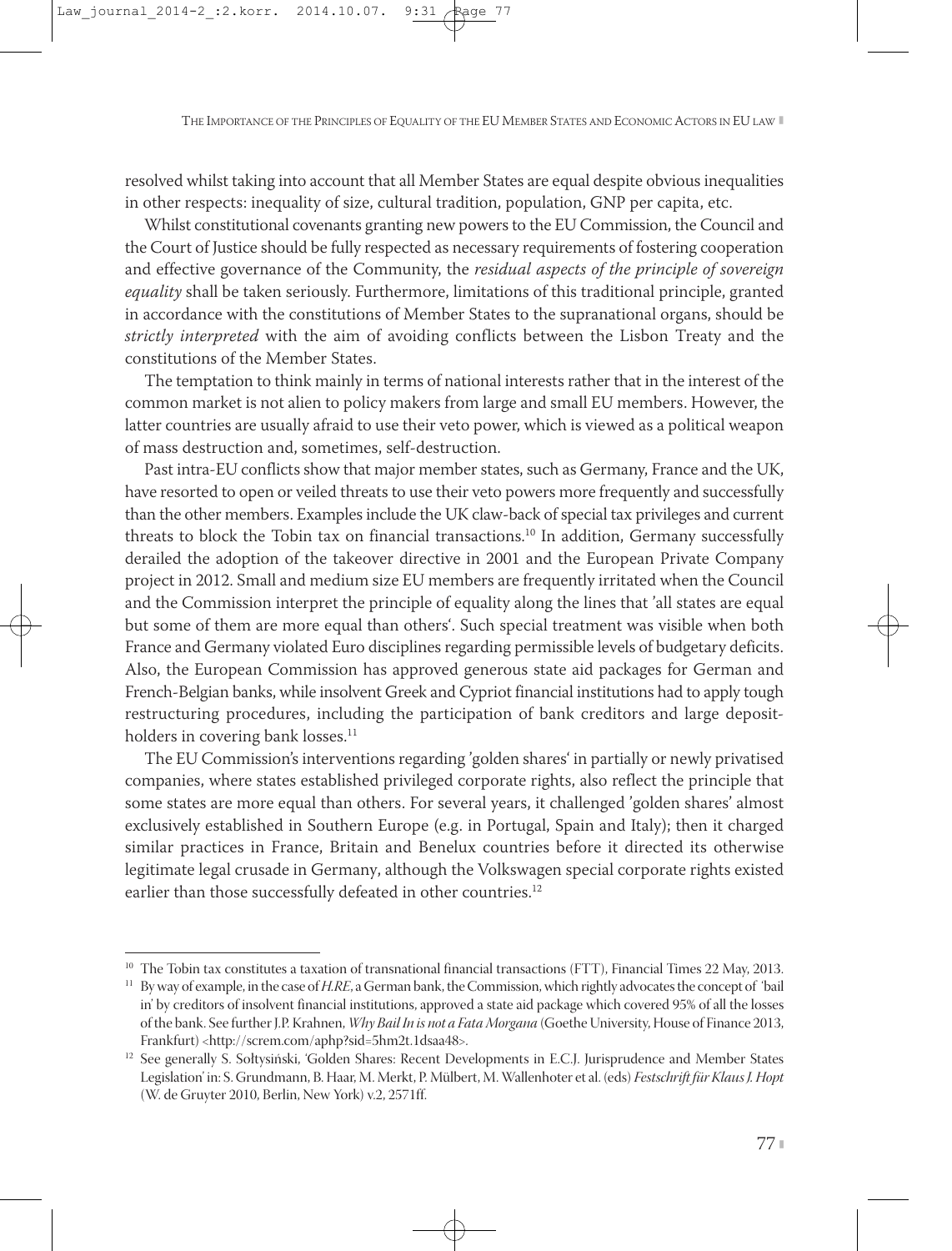Although the principle of sovereign equality is limited by the EU governance rules and powers granted to Community institutions, its remaining residual components permit new Member States to argue in favour of a more harmonious and balanced implementation of all four freedoms. The history of EU policy conflicts shows that the most developed economies pay more attention to the freedoms of movement of capital and goods than to the freedom of labour. Naturally, many new Member States are more concerned with the freedoms of movement of workers and, to some extent, the freedom of provision of services. These natural conflicts of policies are also reflected in the process of implementing measures promoted by the EU Commission and even in the case law of the Court of Justice.

It is also worth mentioning that whilst the principle of equality of states is not mentioned in the Lisbon Treaty but 'exists' in the residual form based on international law, the doctrine of equal treatment and non-discrimination of economic actors (i.e. companies sensu largo) is well established in articles 49 and 54 of TFEU. A recent judgement of the Court (Grand Chamber) of 5th February 2014, dealing with the Hungarian progressive turnover tax, illustrates the scope of applying the concept of indirect discrimination.13 The Court ruled that

Articles 49 TFEU and 54 TFEU must be interpreted as precluding legislation of a Member State relating to tax on the turnover of store retail trade which obliges taxable legal persons constituting, within a group, 'linked undertakings' within the meaning of that legislation, to aggregate their turnover for the purpose of the application of a steeply progressive rate, and then to divide the resulting amount to tax among them in proportion to their actual turnover, if – and it is for the referring court to determine whether this is the case – the taxable persons covered by the highest band of the special tax are 'linked', in the majority of cases, to companies which have their registered office in another Member State.

The foregoing decision is in line with earlier precedents of the ECJ; these explain that neither the protection of the economy of the country nor the restoration of budgetary balance justify such indirect discrimination.<sup>14</sup>

A deeper analysis of this and other cases implementing the four basic freedoms and initiatives of the EU Commission and the Council demonstrates that they frequently foster the interests of the companies with headquarters in the most developed economies and are organised in the form of groups. Freedoms of movement of labour and provision of less sophisticated services, that require a significant component of manual work, enjoy less interest in Brussels, and are subject to long transition periods. Of course, freedom of movement of capital is less visible and, paradoxically, entails fewer social tensions than the freedom of movement of workers. Admittedly, the reaction of the population in the old and new member states is basically similar in this respect. Foreigners are more visible than foreign capital or financial services.

Several authors argue that the risk of a new financial 'bubble' is real, because unequal treatment of economic actors is coupled with the legal rules which treat the governments and

<sup>13</sup> Case C-385/12 *Hervis Sport- és Divatkereskedelmi Kft. v Nemzeti Adó- és Vámhivatal Közép-dunántúli Regionális Adó Főigazgatósága* (5 Februar 2014).

<sup>&</sup>lt;sup>14</sup> See ECJ Case C-35/98, *Staatssecretaris van Financiën v B.G.M. Verkooijen* [2000] ECR I-4071, paras 47 and 48.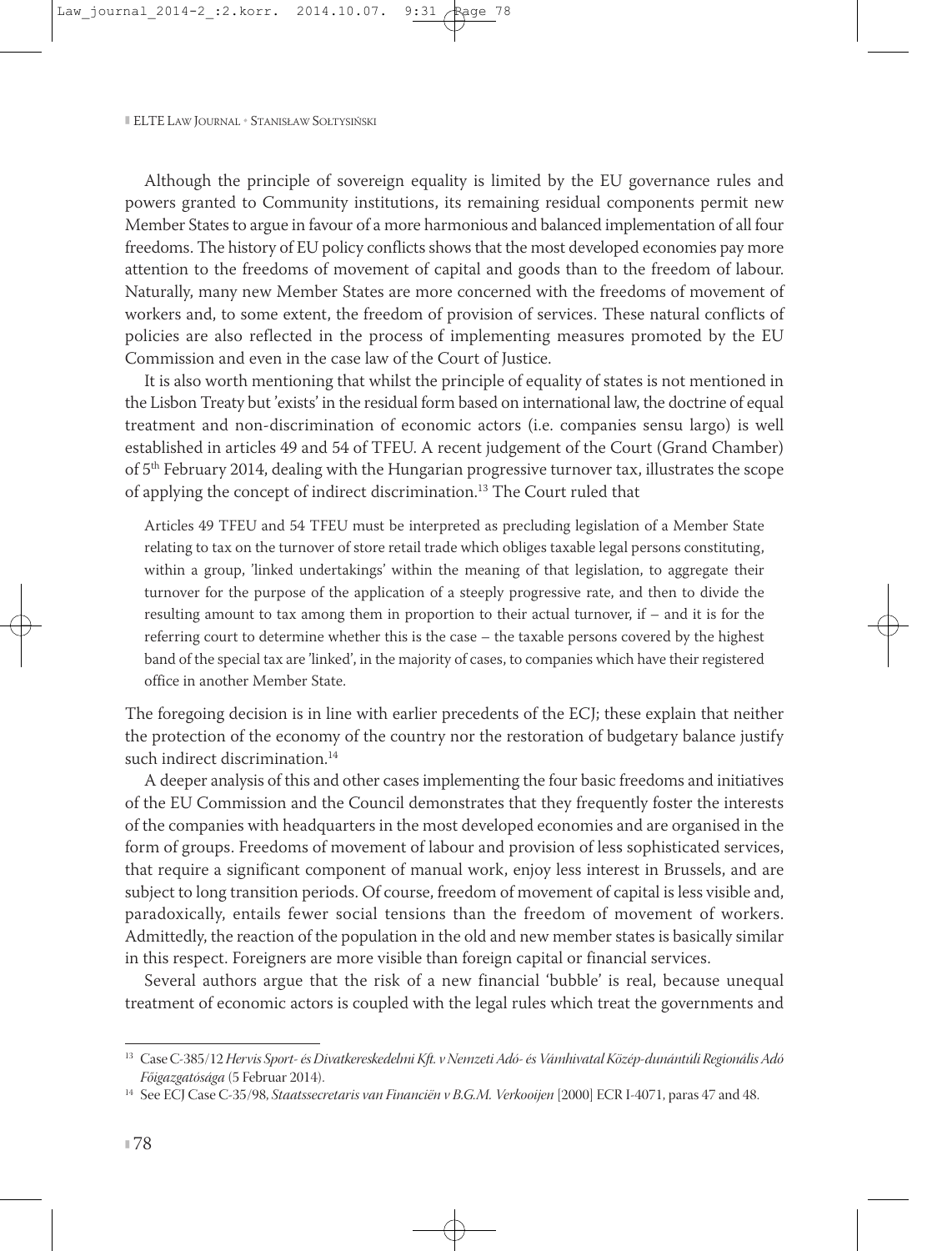central banks of each Member State of the European Economic Area surprisingly equally.15 Even German regulations aimed at assuring adequate capital requirements for credit institutions treat the obligations of all Member States and their central banks as high quality liquid assets which are completely risk-free.16 Such an over-optimistic assessment of credit risk exists in the regulations of the majority of EU countries, despite the notorious crises of Argentina, Greece and Cyprus and the near insolvencies of Ireland and Spain. As a result, financial institutions are more than willing to invest in government bonds and extend credit to the zero risk states. Recently, a German professor put forward a provocative comment: 'The banks feed the sovereigns' ever-growing hunger for more money and sovereigns repay with the guarantee that the investment does not share the fate of a loan. But a closer look at the history of defaulting states [...] reveals that such a guarantee is based on a mere fiction.<sup>'17</sup> Paradoxically, the equality of states and their central banks is respected only for the purpose of limiting the financial risks of the banks feeding spendthrift governments, which deserve to be treated equally but with other commercial debtors rather than benefit from their sovereign status in this field.

So far, the countries of the Visegrad Group have failed to develop a common platform advocating a harmonious and more balanced implementation of the four freedoms. Despite their overall good political relations, Budapest, Prague, Bratislava and Warsaw rarely conduct joint indepth economic or legal studies of controversial policy issues, such as the EU Patent Package or the consequences of the close-out netting privileges proposed by the European Commission in the context of the EU Insolvency Regulation.18 I will revisit these two issues in the next sections of this paper.

# II The Demise of the Principle of Equality of Economic Actors

## 1 The Problem

In the preceding section, I contrasted the importance of the tenets of equality and nondiscrimination of companies in TFUE against the background of limitations of the principle of equality of sovereignty of the EU member states. Now, I would like to draw the reader's attention to a new phenomenon of departures from the traditional principle of equality of economic actors by way of granting privileged status to firms of systemically important sectors ('SIFIS'). This trend is visible not only in the EU but also in many other OECD countries. I will illustrate this

<sup>&</sup>lt;sup>15</sup> C.G. Paulus, 'Some Thoughts of an European about the Interrelationship of Sovereign Debt and Distressed Banks' [2014] Texas International Law Journal<http://www.tilj.org/forthcoming>; S. Merler, J. Pisany-Ferry, 'Hazardous Tango. Sovereign-Bank Interdependence and Financial Stability in the Euro Area' (2012, April) 16 Bank de France Financial Stability Review.

<sup>16</sup> *German Solvabilitätsverordnung* of 20 December 2012, BGB L1, 2926.

<sup>17</sup> Ibid.

<sup>&</sup>lt;sup>18</sup> Proposal for a Regulation of the European Parliament and of the Council Regulation No. 1346.2000 on insolvency proceedings, Brussels 25 February 2014, 5983/1/14, DGZ ZA.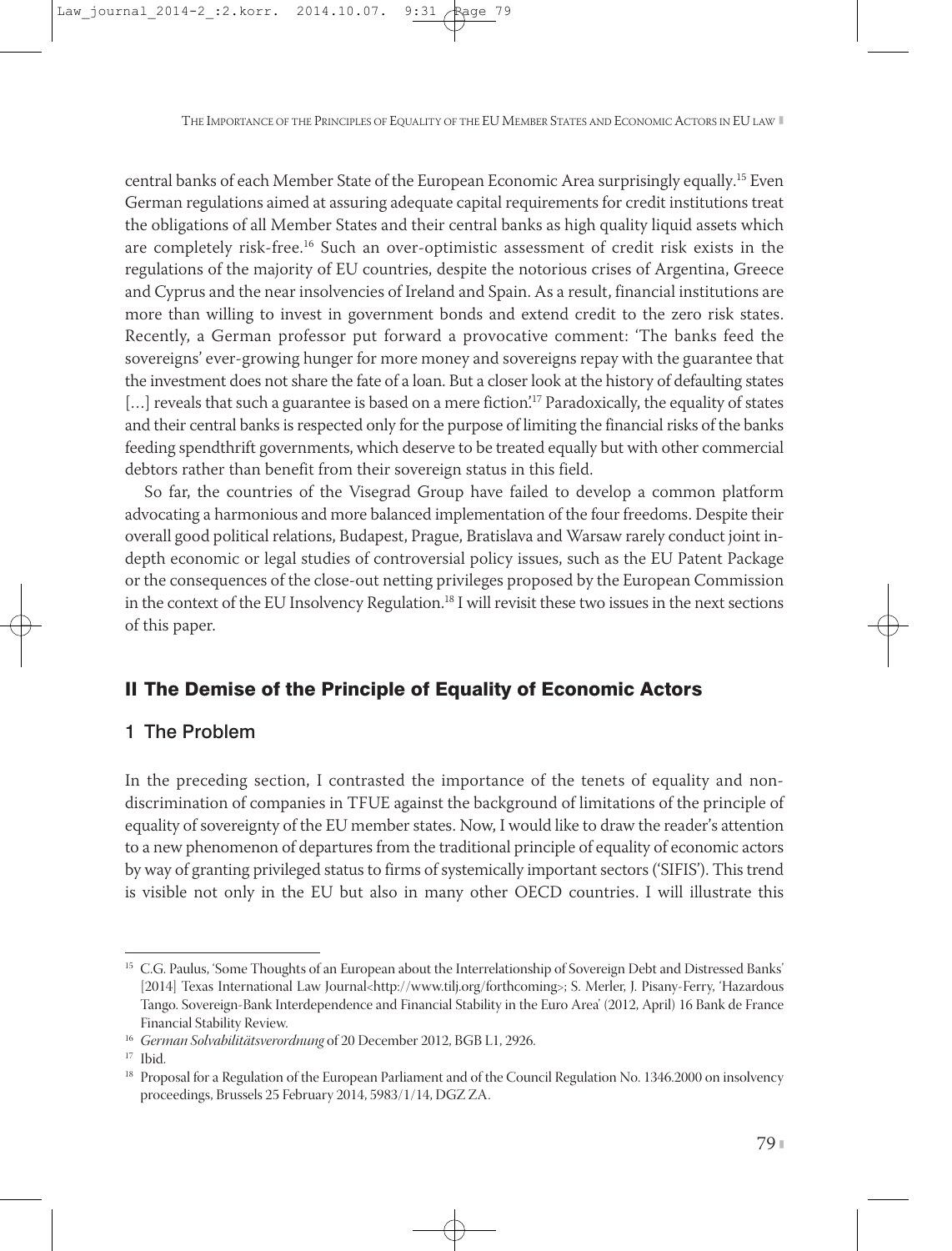process, its actors and consequences by describing the lobbying successes of financial institutions, intellectual property owners and foreign investors.

Whilst new EU Members may sometime complain about the unequal attention paid by the EU organs to the balanced implementation of the four freedoms, their companies have a chance to benefit from the common market and 'catch up', provided, inter alia, that the antitrust policy of the Commission and the national antimonopoly offices keep the market reasonably open for small and medium size companies (SMEs), and in particular for new firms. However, free competition may be seriously limited if the EU and local legislators continue to grant legal privileges to firms in the most lucrative sectors of the economy dominated by firms from leading OECD countries. Apart from in the United States, there is little discussion on the consequences of this new trend. Again, the new EU member states should be vitally interested in analysing the economic and social implications of these developments.

#### 2 The Close-out Netting Super-priorities

During the last 25 years, financial institutions have developed new legal instruments aimed at reducing their risk exposure when trading in derivatives, swaps, repurchase contracts ('repos') and other new financial instruments, in particular in the event of insolvency of a counter-party. Various types of netting transactions employ mechanisms similar to the traditional set-off or novation but they are functionally and conceptually different from the latter concepts. Closeout netting is usually described as an umbrella agreement covering a bundle of financial instruments and other transactions ('Eligible Contracts') between two parties, who have agreed that, upon the occurrence of a predefined event (default), the party 'in the money' (i.e. the nondefaulting party) may terminate all contracts covered by the netting agreement, which shall become immediately due and the party which is 'out of the money' shall pay a net amount to the counter-party. Depending upon the terms and conditions of the umbrella agreement, often described as the 'master agreement', close-out netting occurs automatically or upon the wish of the non-defaulting party. As a rule, the calculation of the net amount of all unperformed obligations is performed by the party which is 'in the money' in accordance with a contractually agreed formula. The single net payment obligation constitutes the only obligation in lieu of all terminated contracts covered by the master agreement.<sup>19</sup>

The close-out netting master agreement frequently covers dozens or sometimes hundreds of contracts. Netting is mainly a product of banks and other financial institutions that offer such agreements to other financial institutions or large firms of the 'real' economy. During the last two decades the denomination of 'close-out netting' has become widely used in the standard agreements drawn up by market associations, such as the International Swaps and Derivatives

<sup>19</sup> P. Paech, *Preliminary Draft Principles regarding the Enforceability of Close-out Netting Provisions,* UNIDROIT 2012, Study LXXVIII L-Doc. 11, January 2012, at 3.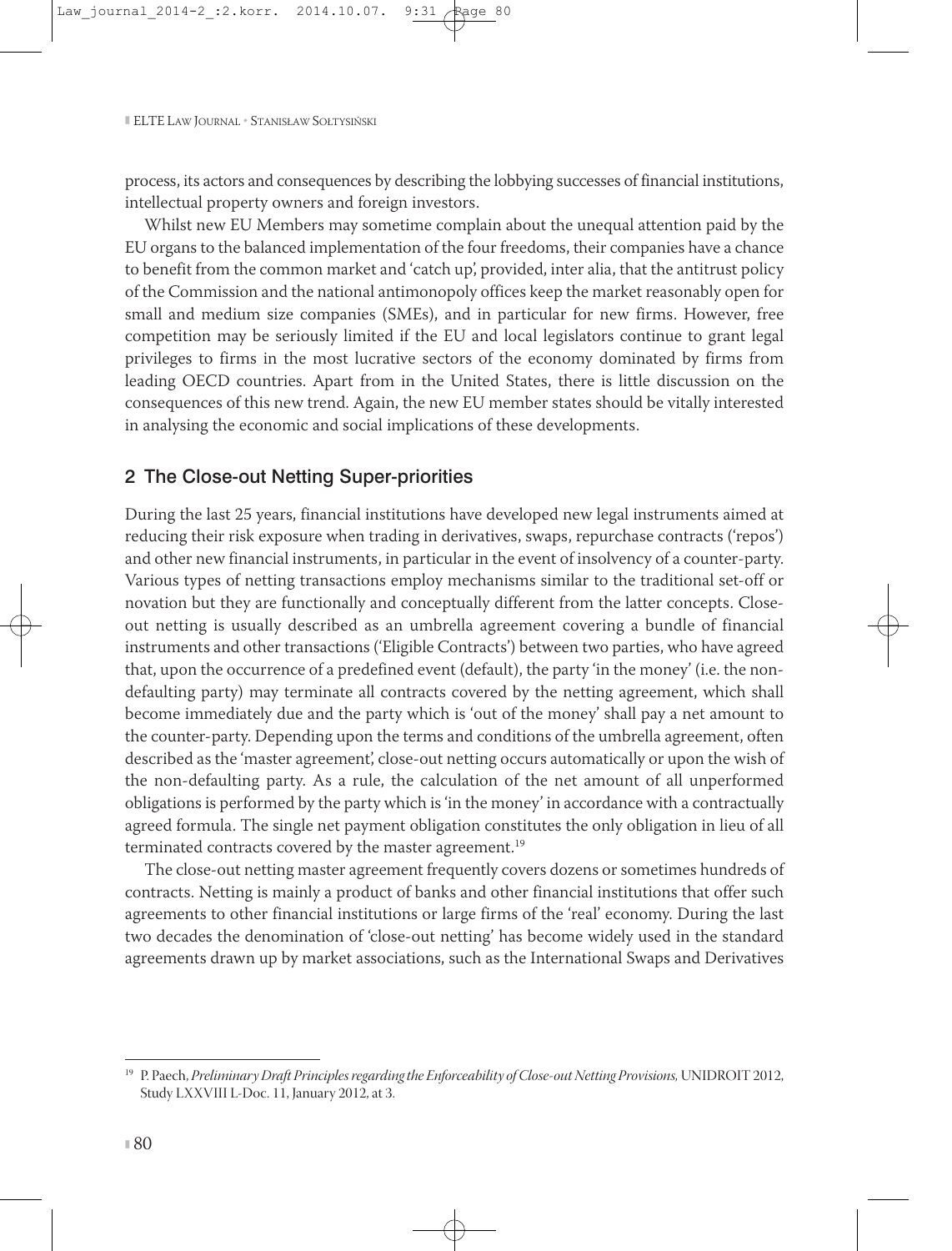Association (ISDA) and the International Capital Market Association (ICMA). This paper analyses the consequences of the special status of close-out netting and its underlying transactions in the event of insolvency of a party to the umbrella (master) agreement.

The prevailing model of bankruptcy law in the US and EU countries favours restructuring a failing firm's business and repayment of its debts, partially or wholly, upon the firm's reorganisation. Upon declaration of insolvency, creditors may not collect and set off their debts, even if they are due. The estate's administrator has broad powers. He may assume or reject outstanding obligations, recover pre-bankruptcy fraudulent conveyances when the debtor made payments or granted other benefits to its creditors for less than fair value, etc. The most fundamental principles of bankruptcy law are equal treatment of creditors and a directive of reorganisation of the insolvent firm rather than its liquidation by selling separate assets of the estate.

Banks and other financial institutions have long tried to receive special treatment in bankruptcy laws. In the United States, for instance, some financial transactions were insulated from the rigours of bankruptcy law in the Bankruptcy Code of 1978. Despite a gradual expansion of the scope of the special status of financial transactions in the 1980s and 1990s, until the Bankruptcy Abuse Prevention and Consumer Protection Act 2005,<sup>20</sup> substantial uncertainty surrounded the range of transactions and parties eligible for a statutory recognition of enforcement of close-out-netting in insolvency proceedings and close-out netting was granted almost complete immunity from the disciplines of bankruptcy laws.

The US Bankruptcy Reform Act (2005) radically expanded the definition of protected financial transactions. Companies eligible for close-out netting have been 'liberated' from bankruptcy disciplines. The privileged transactions cover, inter alia, swaps, forwards, commodity contracts, repurchase agreements (repos) and securities contracts.

The reform of 2005 granted the above privileges not only to banks and other regulated financial institutions (such as commodity brokers, forward contract merchants and stockbrokers) but to all 'financial participants, defined as a clearing organization or an entity that entered protected financial transactions worth at least USD 1 billion in national value (or USD 100 million in mark-to-market value) anytime during the preceding 15 months<sup>'21</sup> This was just one example of the new principle that the big creditors should be treated with a bit more respect than lower class creditors.

The 'safe harbours' for financial products advocated by ISDA and other propagators of netting have been justified as necessary instruments for the protection of financial markets, including over the counter ('OTC') markets. Without these protections, parties to derivatives transactions, swaps and close-out netting agreements would be subject to automatic stays for extended periods. While the bankruptcy administrator (trustee of a bankrupt entity) would be allowed to assume 'in-the-money' contracts and reject 'out-of-the-money' contracts in an effort to perform a successful restructuring of the debtor. These characteristic powers of the bankruptcy

<sup>20</sup> Pub. L. No 109-8, §§, codified at 11 U.S.C. § 362(a) of 2000, here-and-after US Bankruptcy Reform Act 2005.

<sup>&</sup>lt;sup>21</sup> § 907(b) (i) (3), as codified at 11 U.S.C § 01 (22A).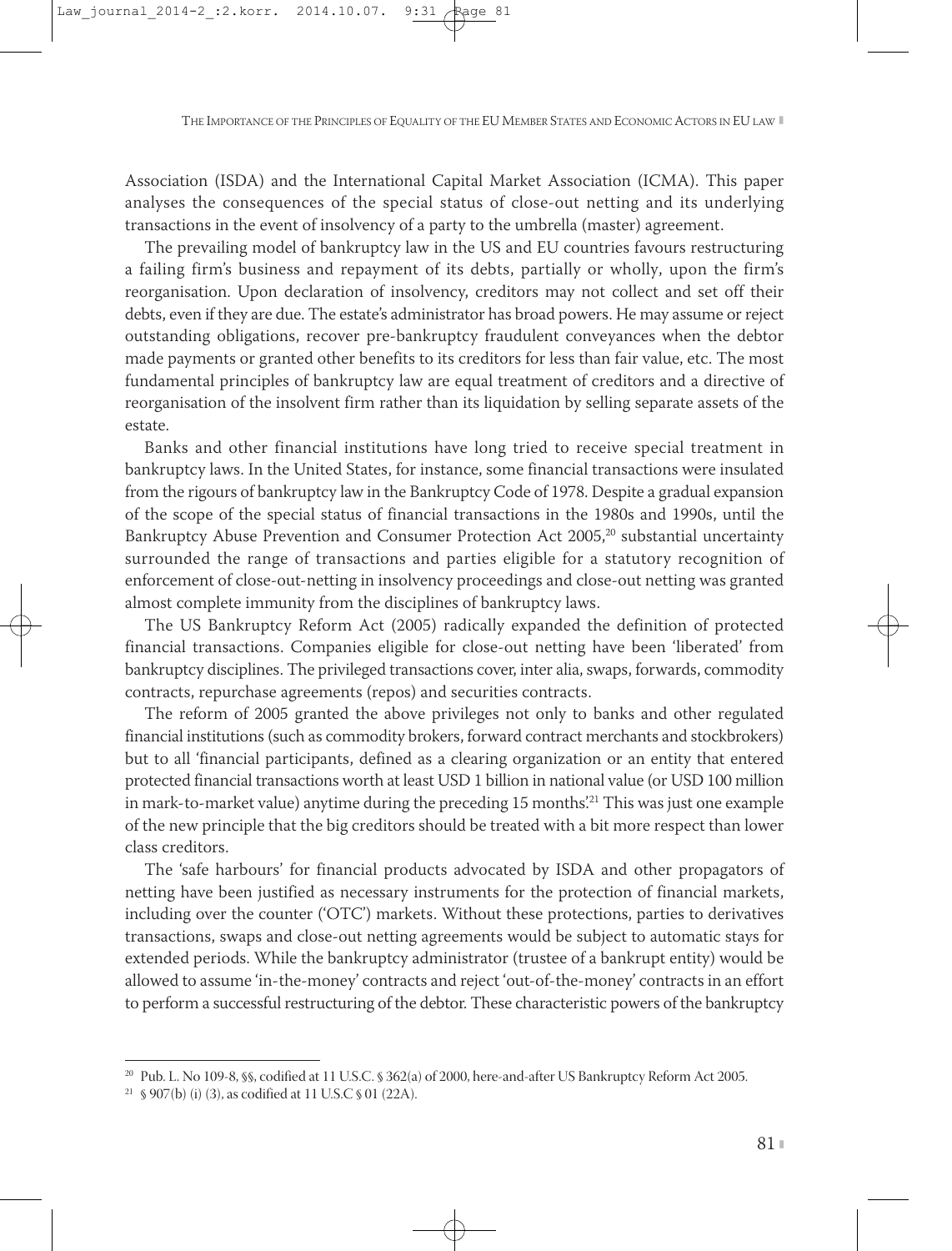administrator are pejoratively described by financial industry lobbyists as 'cherry picking'. According to this view, losses from exposure to 'cherry picking' and other bankruptcy rigours could undermine the stability of the financial markets.

The second rationale for special treatment of parties to financial transactions is that repos, derivatives and, in particular, the netting agreements that may cover a dozen or more underlying contracts are too complex and too interconnected to be treated in the same way as other contracts. The complexity rationale is sometimes merged with the argument that many financial institutions function merely as middlemen. The whole clearing chain would become paralysed if a broker were to be exposed to bankruptcy law disciplines.<sup>22</sup>

The third justification in favour of special treatment of parties to financial transactions has been that the application of the bankruptcy rules to financial transactions would create a risk of market 'grid-lock' and interfere with the handling of monetary supply. US industry representatives and the Federal Reserve argued that, without special treatment, the netting and swaps markets would be destabilised.23

The fourth rationale aimed at justifying close-out netting stresses the fact that netting reduces the risk arising under a cluster of transactions to the net amount, thus reducing the equity amount required by banks and other regulated financial institutions by up to 85-97%.

Following its success in the US, financial institutions soon persuaded market regulators and policy makers in other jurisdictions to adopt similar 'netting friendly' laws. The crusade orchestrated by the ISDA has resulted in a proliferation of 'netting friendly' reforms of bankruptcy laws.<sup>24</sup> By the middle of 2011, netting agreements and the underlying financial transactions had been 'liberated' from the impact of bankruptcy laws in more than 40 countries. The EU Directive Amending the Settlement Finality Directive and the Financial Collateral Arrangements Directive provides that credit claims constitute an eligible type of collateral to financial collateral arrangements.

A prominent executive of the ISDA explains that close-out netting is an essential component of the hedging activities of financial institutions and other users of derivatives.25 He rightly stresses that swap dealers and other traders try to limit their exposure by maintaining a matched

<sup>22</sup> Arguments presented in favour and against of special treatment of financial transactions are discussed by D. Skeel and T. Jackson, 'Transaction Consistency and the New Finance in Bankruptcy' (2012) Col.L.Rev., v. 112, 152-202. See also E.R. Morrison, J. Riegel, *Financial Contracts and the New Bankruptcy Code: Insulating Market from Bankrupt Debtors and Bankruptcy Judges,* (Columbia Law School, The Center for Law and Economic Studies 2006) <http//ssrn.com.abstract=8783289> 1-5.

<sup>23</sup> S. J. Lubben, 'Derivatives, Netting, Insolvency, and Users' (1995) 112 Banking Law Journal, 638, 640M. Krimminger: *Adjusting the Rules: What Bankruptcy Reform Will Mean for Financial Market Contracts* (October 11, 2005) available at www.f.dic.gov. The debate in Congress in the 1980s and 1990s is summarized by D. Skeel and T. Jackson (n 22) 8-11.

<sup>24</sup> ISDA has over 830 members from 60 countries. They include the majority of dealer's associations that are in the business of privately negotiated derivatives and financial transactions, including cross-border deals. The ISDA publishes standard contracts for users of close-out netting agreements and templates for transactions in OTC derivatives. See P.M. Werner, 'Close-Out Netting and the World of Derivatives in Central and Eastern Europe and Beyond-ISDA's Perspective' [2012] Law in Transition, at 49.

<sup>25</sup> Peter M. Werner (n 24) 51.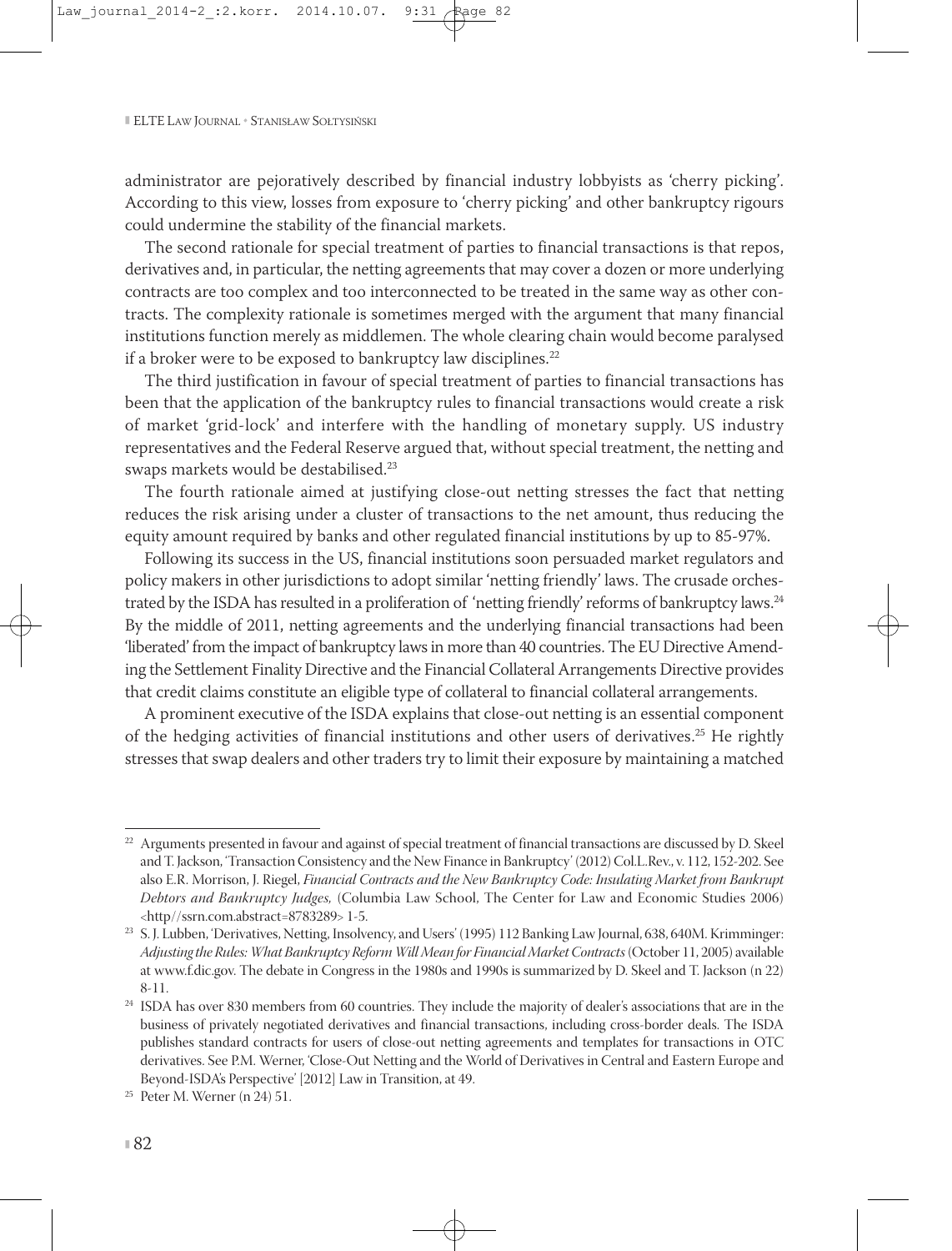(balanced) book of offsetting transactions: 'The result of this hedging activity is that, […] the aggregate of derivatives activity includes a large number of inter-dealer and other hedge transactions that function largely to adjust risk positions and limit exposure to market movements'.<sup>26</sup> The author points out that dealers do not wish to retain their exposures to unanticipated market movements. Legislative recognition of close-out netting that provides for the insulation of such agreements from the intervention of an insolvency administrator's 'cherry picking', 'claw-back' claims with regard to payments made by the insolvent entity on the eve of bankruptcy and other bankruptcy law rigours, radically limits the risk of the eligible parties (i.e. non-defaulting counterparties to financial transactions that obtained privileged status by 'netting-friendly' laws).

According to the Bank for International Settlements, close-out netting reduces the risk exposure of the non-defaulting party by up to 85%.<sup>27</sup> According to the British Bankers' Association, enforceable netting agreements would reduce the risk and capital requirements of their members for such transactions by 95-97%.28 The objectives of the crusade aimed at assuring legal certainty for close-out netting master agreements drawn up by the ISDA are thus clear. Their main goals are twofold: (1) to minimise the risk of financial intermediators and (2) reduce the capital requirements of banks and other regulated financial institutions doing business in the form of close-out netting (e.g. bank capital requirements under the Basel rules).

The adverse macro-economic consequences associated with the growing privileges granted to eligible financial parties by Congress since 1978 were identified by a few legal scholars, who expressed scepticism about the soundness of the policy of granting bankruptcy priorities. Several early studies alerted legislators that if the risk of one class of creditors is lowered by Congress, it would be transferred to passive and less sophisticated creditors, such as consumers, tort claimants and employees.<sup>29</sup> The evidence from the crisis analysed in several legal and economic studies, published during the last five years, demonstrates that the decisions to leave the market of derivatives largely unsupervised, coupled with the special treatment of financial transactions in bankruptcy law, did not contribute to keeping systemic risk under control. On the contrary, solid data have been compiled which indicate that these legislative decisions constituted factors that had accelerated the financial crisis. Several scholars in the field of bankruptcy law presented evidence that the privileges granted to the 'eligible parties' by the US bankruptcy law reform in 2005, which had been justified as keeping systemic risks in check, actually exacerbated them. They triggered 'fire sales' of collateral of such defaulting parties as Bear Stearns, Lehman Brothers and A.I.G. by the parties 'in the money' (e.g. J.P. Morgan and

<sup>26</sup> Ibid.

<sup>27</sup> P. Paech, *Preliminary draft Report on the Need for an International Instrument on the Enforceability of Close-Out Netting,* UNIDROIT 2011, Study LXXVIII C-Doc. 2, March 2011, 17.

<sup>&</sup>lt;sup>28</sup> British Bankers' Association, Special Resolution Regime – Response to HM Treasury Consultation Document (2009) 4.

<sup>29</sup> See A. Schwarz, 'Security Interests and Bankruptcy Priorities: A Review of Current Theories' (1981) 10 Journal of Legal Studies 1-3, 7-8, 11-13; L.A. Bebchuk & Jesse M. Fried, 'The Uneasy Case for the Priority of Secured Claims in Bankruptcy' (1996) 105 Yale Law Journal, 857ff.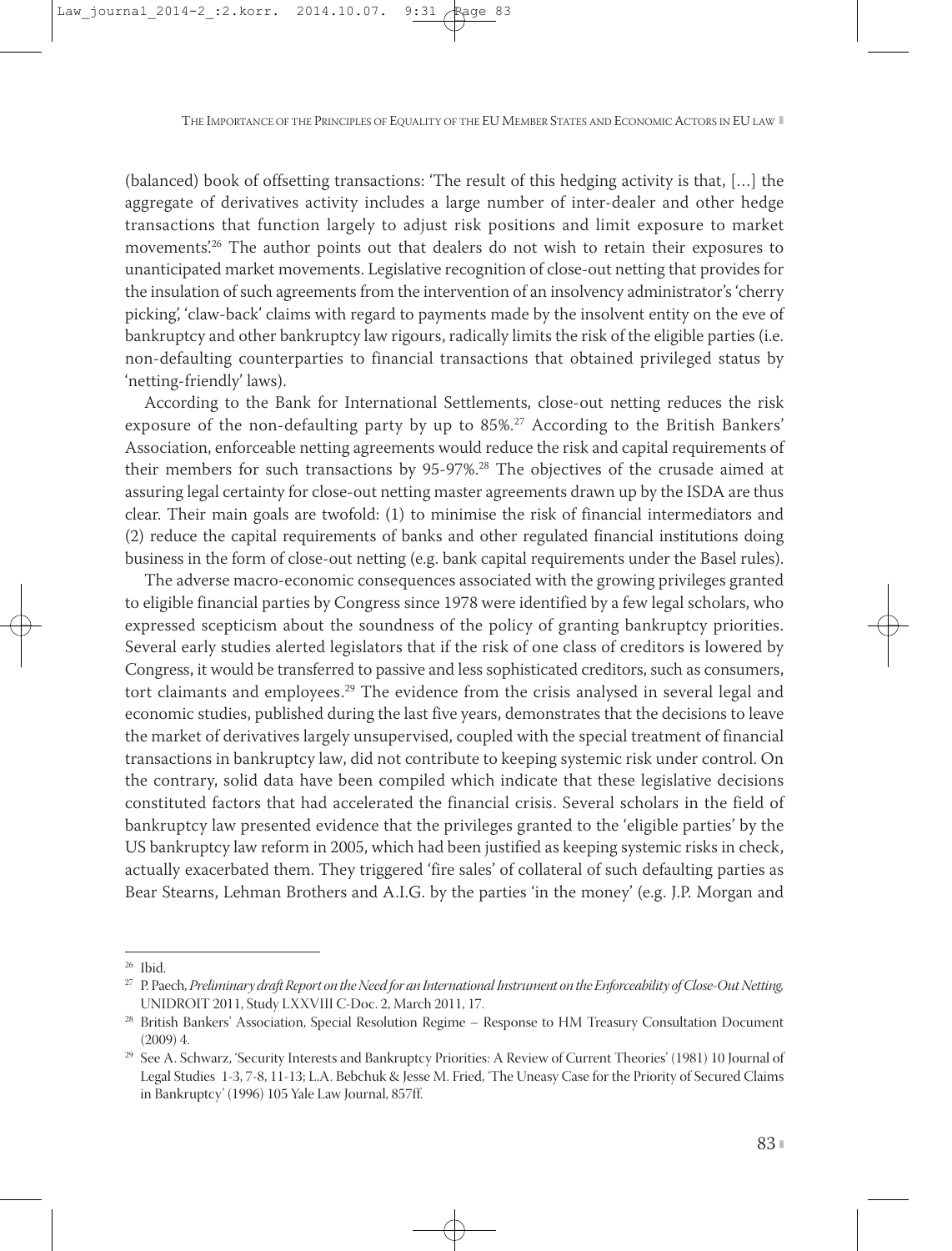Goldman). Studies of the collapse of Bear Stearns and Lehman Brothers demonstrate how the statutory exclusions of the automatic stays first encouraged the non-defaulting parties to terminate their contracts and then to sell vast volumes of collateral.30 J.P. Morgan's actions on the eve of Lehman Brothers' bankruptcy are the best example of the effects of the statutory immunities from the automatic stay rule. The 'party-in-the money' terminated the contract with Lehman, froze billions in securities and cash, and demanded an additional USD 5 billion payment. Due to the special treatment of derivatives, the party-out-of-money (Lehman) could not stop its privileged creditor from selling the assets by filing for bankruptcy. While the bankruptcy administrator could not 'claw back' those assets, even if a transaction was made a few hours before Lehman's bankruptcy, except for cases of actual fraud, which is almost impossible to prove.

The argument that the special treatment of the eligible financial transactions constitutes an effective mechanism reducing the contagion risk in the event of insolvency of systemically important financial firms (the so-called SIFIS), is also refuted by economic studies. A recent analysis of AIG's debacle concludes that the 'safe harbours' replaced systemic risk in one segment of the market 'by another form of systemic risk involving "fire" sales of qualified financial contracts and liquidity funding spirals.<sup>31</sup> The authors of these studies revealed that creditors of Lehman, AIG, Bear Stearns and other failed financial institutions displayed surprisingly low risk-awareness, if not negligence. This explains the surprisingly insufficient attention to the creditworthiness of their clients by such preeminent Wall Street investment banks as Goldman and JP Morgan. The bankruptcy privileges dampened their incentive to screen and monitor the risks associated with their transactions.32 Mark J. Roe demonstrated that the *super-priorities function as disincentives for market discipline and indirectly subsidise high risk derivatives and repurchase markets.* He and other authors conclude that the US Bankruptcy Code privileges decrease the derivatives and repo players ex ante market discipline.<sup>33</sup>

There is ample evidence that the privileges granted to the eligible financial parties have neither increased the systemic stability of the financial markets nor reduced contagion effects. On the contrary, bankruptcy super-priorities contributed to the financial crisis, encouraged simultaneous liquidation of collateral during the crisis, and exacerbated the information gap because the aforementioned special rights discourage financial counterparties from conducting solid audits. The disincentives to market discipline caused by these privileges encouraged knife-edge, systematically dangerous financing. This is illustrated, for instance, by Goldman's financing of

<sup>&</sup>lt;sup>30</sup> M. Roe, 'The Derivatives Market's Payment Priorities as Financial Crisis Accelerator' Stanford Law Review, v. 63 C, 539-590, at D. Skeel, T. Jackson (n 22*)* 12-13.

<sup>31</sup> V. Acharya, B. Adler, M. Richardson & N. Roubini in Acharya, T. Coleym, M. Richardson, J. Walter, *Regulating Wall Street. The Dodd Frank Act and the New Architecture of Global Finance*(Wiley 2011) 298. An eminent German expert of transnational insolvency law recently mentioned an ostensible banality that banks need a special treatment at the expense of other firms deserve closer scrutiny 'by slow thinking'. C.G. Paulus, Some Thoughts (n 15) 2.

<sup>32</sup> Ibid, 16.

<sup>33</sup> Mark J. Roe (n 30) 5ff.; D. Skeel, T. Jackson (n 22) 16ff; V. Acharya, Alberto Bisin, *Counterparty Risk Externality: Centralized Versus Over-the-Counter Markets,* (2011); <http://ssrn.com/abstract=1788187> 37.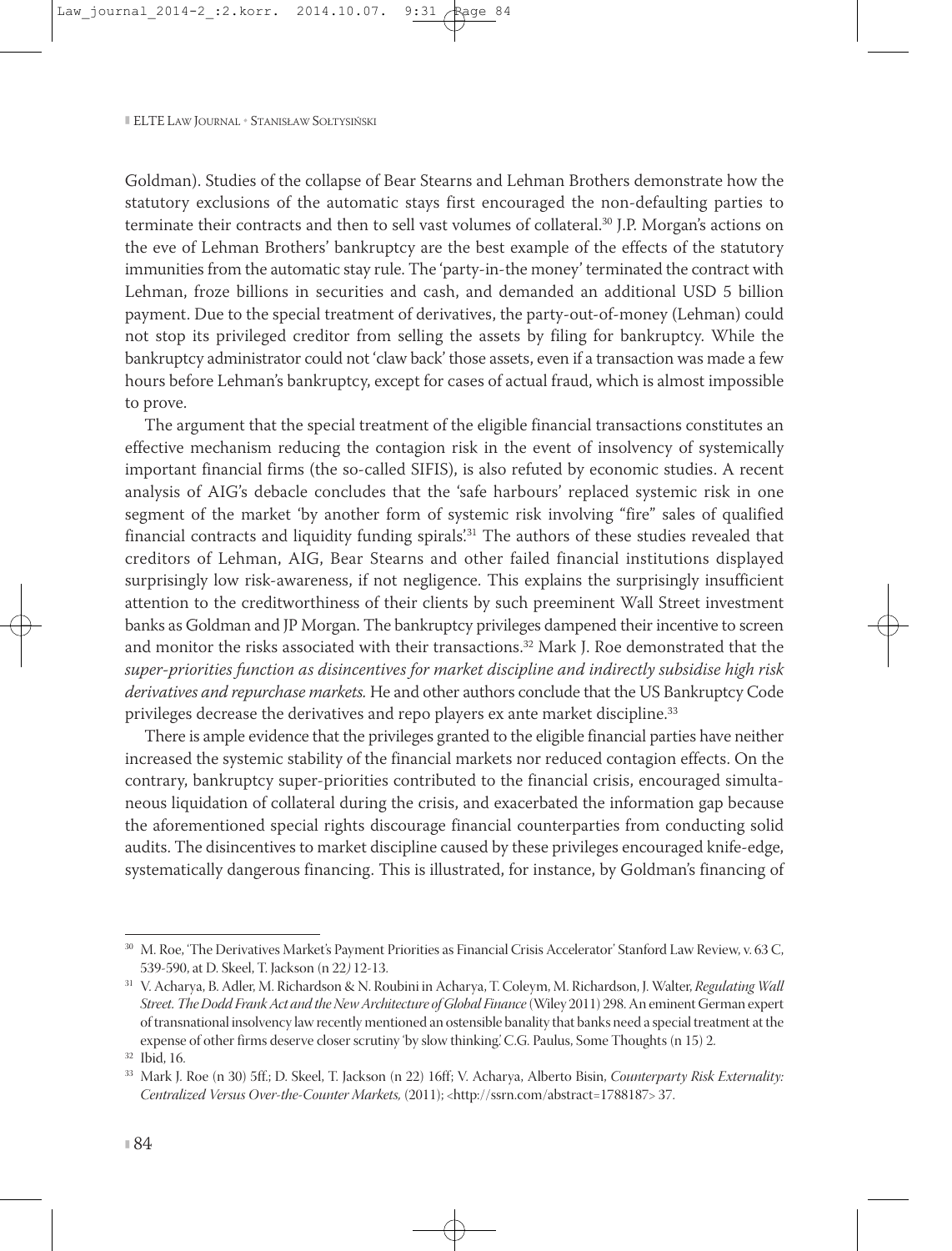AIG's and JP Morgan's overnight crediting of Bear Stearn. Bear's counterparties were willing to finance it for several years by way of overnight repos, until the debtor collapsed. Indeed, the alleged risk of reducing the advantages of netting and the justification of reduction of regulatory capital by credit default swaps, repos and other financial instruments covered by netting agreements has been characterised as 'trading sleight of hand' by the New York Times. The Basel Committee on Banking Supervision has proposed limiting the ways in which capital requirements can be reduced by such transactions.34

The privileges offered to netting contracts creditors consist of exempting them from bankruptcy law discipline. They are not subject to such insolvency law rules as prohibitions of set-offs; they do not need to return payment received from the insolvent party within a statutory period (e.g. 90 days prior to bankruptcy under U.S. Bankruptcy Code); they are not subject to the administrator's 'cherry picking' (i.e. a decision to perform or avoid a given contract), etc. As a result, such special treatment of netting disrupts the reorganisation-based nature of bankruptcy rules. The scope of those privileges is illustrated by Principle 7 (c) of the UNIDROIT Principles and Rules on the Netting of Financial Instruments, which contains a non-exhaustive list of exemptions to be granted to close-out netting parties.<sup>35</sup> Whilst treatment of a cluster of contracts covered by a netting agreement as a unity seems to be justified, it is worth mentioning that the proposals advocated by ISDA amount to *'mega-cherry picking'* or 'the whole cake is mine' privilege, to be assured ex ante by law and soft-law principles in favour of the beneficiaries of the close-out netting contracts.

Critics argue that the privileges granted to the netting eligible parties not only amount to an unequal treatment of other creditors but also offer special status to short-term and high risk financing arrangements at the expense of parties to less risky and longer term transactions.36 Legislators should carefully consider extending their support to the apparent departure from the principle of equal treatment of parties to commercial transactions and substituting it with the principle of special treatment of mainly financial institutions that are 'too big to fail'. If they deserve to be granted such 'superpriorities' due to the systemic risk, this proposition should be supported by solid economic and public policy arguments. We should not close our eyes and disregard arguments to the contrary. Recent economic studies criticise the 'safe harbours' granted to qualified financial contracts (QFCs) in bankruptcy laws and, to some extent, also in the Dodd-Frank Act. They stress that the reduction of a systemic risk in one segment of the market 'is replaced by another form of systemic risk involving fire sales of QFCs and liquidity funding spirals.'<sup>37</sup> According to the same study, an equally strong argument against the safe harbours offered to money markets and derivatives markets is that it creates regulatory arbitrage, pushing parties

<sup>34</sup> Federal Reserve, Impact of High-Cost Credit Protection Transactions on the Assessment of Capital Adequacy, SR 11-1 (January 2011).

<sup>35</sup> UNIDROIT 2012, CD (91) 5(a) Add., 20-22.

<sup>36</sup> M. Roe, 'Derivatives Markets in American Bankruptcy' [2012] Revue d' Economie Financiere, 231ff.

<sup>37</sup> V. Acharya, B. Adler, M. Richardson and N. Roubini in V. Acharja, T. Cooleym M. Richardson, J. Walter, *Regulating Wall Street. The Dodd Frank Act and the New Architecture of Global Finance* (Wiley 2011) 229.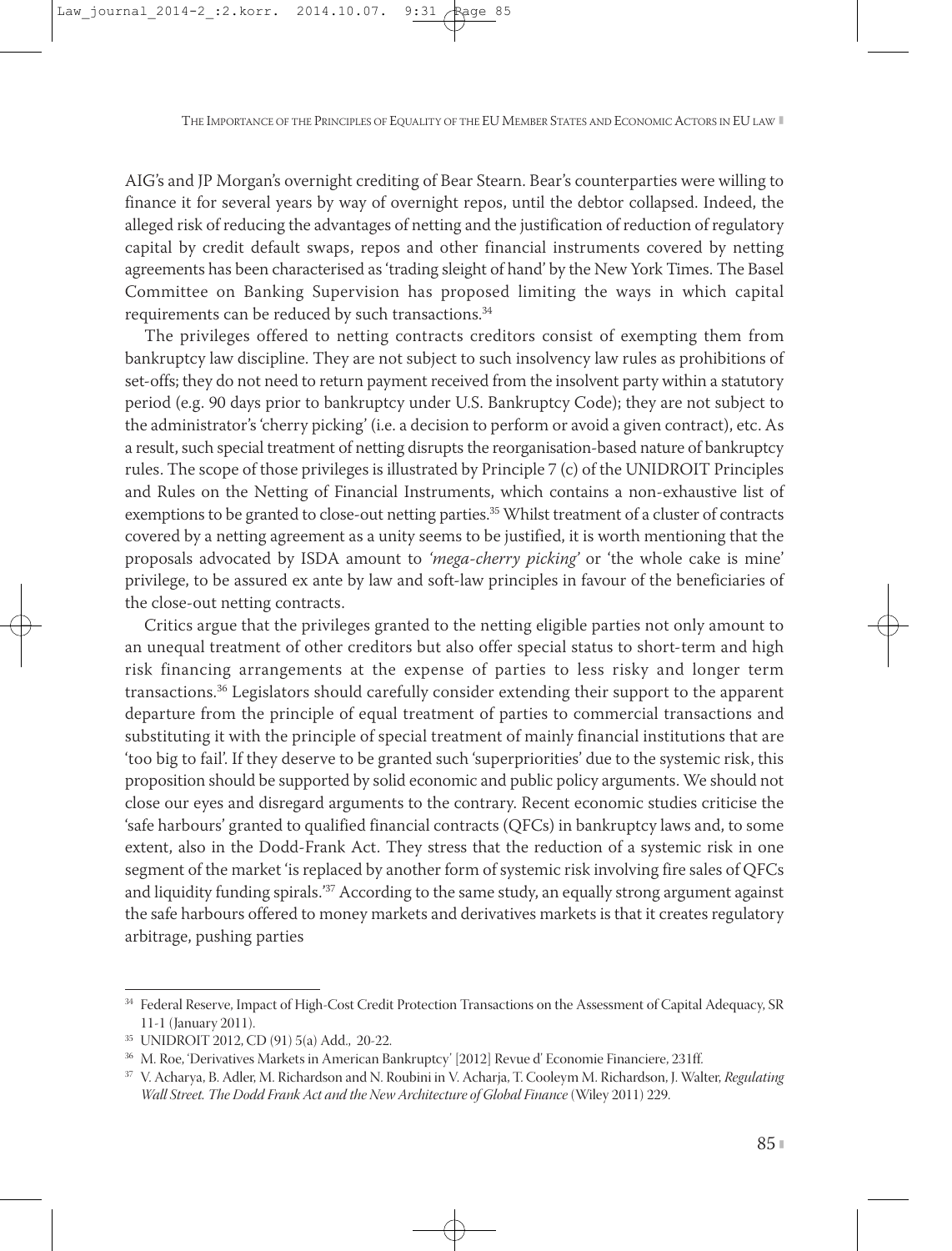[...] toward designing complex products that can help shift assets from the banking to the trading book, which are then financed using short-term repos in the shadow banking system away from the monitoring of regulators and at substantially lower capital requirements. The effective outcome is tremendous liquidity in repo markets in good times, with systemic stress and fragility when products are anticipated to experience losses.<sup>38</sup>

*Critics also maintain that the safe harbours offered by legislators to derivatives and repo players transfer their risks to the remaining creditors.* This criticism is based upon an economic theory elaborated by Modigliani and Miller, who have developed an argument that public policies aimed at mitigating financial risks should take into account their effects on an *economy as a whole* and avoid shifting risks from shoulder to shoulder. Furthermore, several economists argue that the safe harbours offered to derivatives and repos substantially contributed to the debacle of Lehman, Bear Stearns and A.J.G.39 Another recent economic study on derivative markets and netting demonstrates that 'Netting merely redistributes wealth among a defaulter's creditors, and this redistribution does not necessarily enhance welfare'.40 We should also not overlook the fact that several economists argue that welfare benefits of derivatives markets are speculative because of their high costs and systemic tail risk: 'The social costs of future financial crises will continue to be correlated with the high rents in the market.<sup>41</sup>

So far, the EU legal framework<sup>42</sup> making references to netting does not provide for substantive and conflict of laws rules in the field of bankruptcy law.

In 2013 the European Commission submitted proposals on amending Council Regulation  $(EC)$  No. 1346/2000 on insolvency proceedings, which include<sup>43</sup> several new provisions aimed at introducing netting privileges into the framework of the Regulation. So far Directive 2002/47 restricts the benefits of the close-out netting mechanism where both parties are financial or public institutions, but several Member States, among them Germany, France, Czech Republic, Slovenia and Belgium, have exercised an opt-out option fully or partially. The two main changes advocated by the financial institutions and adopted in the Commissions' proposals involve extending netting privileges to all companies and, more importantly, introducing conflict of law rules, according to which netting agreements shall be governed by lex contractus instead of lex

<sup>38</sup> Ibid, 230-231.

<sup>39</sup> J. Taylor, 'The Financial Crisis and the Policy Responses: An Empirical Analysis of What Went Wrong, National Bureau of Economic Research' (2009) Working Paper, No. w 14 631, <www.nber.org/papers/w.14631>. Skeel D.A. (2009) 4 Bankruptcy Boundary Games, Brooklyn Journal of Corporate Finance and Commercial Law, 1-22; Stulz R.M., 'Credit Default Swaps and the Credit Crisis' (2010) 1 (24) Journal of Economic Perspectives 73-92. Similar arguments against superpriorities in bankruptcy law were made much earlier by T. Bebchuk and J. Fried, 'The Uneasy Case for the Priority of Secured Claims in Bankruptcy' 4 (105) Yale Law Journal, 857-934.

<sup>40</sup> C. Pirrong, *University of Houston* (2009), http://ssrn.com/abstract=1340660.

<sup>41</sup> M. Singh, 'Making OTC Derivatives Safe – A Fresh Look' 2011, IMF Paper, WP//11/6617.

<sup>42</sup> Directives on Settlement Finality 98/26/EC, Financial Collateral Arrangements 2002/37/EC and Insolvency Regulation 1246/2000.

<sup>&</sup>lt;sup>43</sup> Council of the European Union, Brussels 25<sup>th</sup> February 2014, 5983/1/14 REV 1, Art. 6a.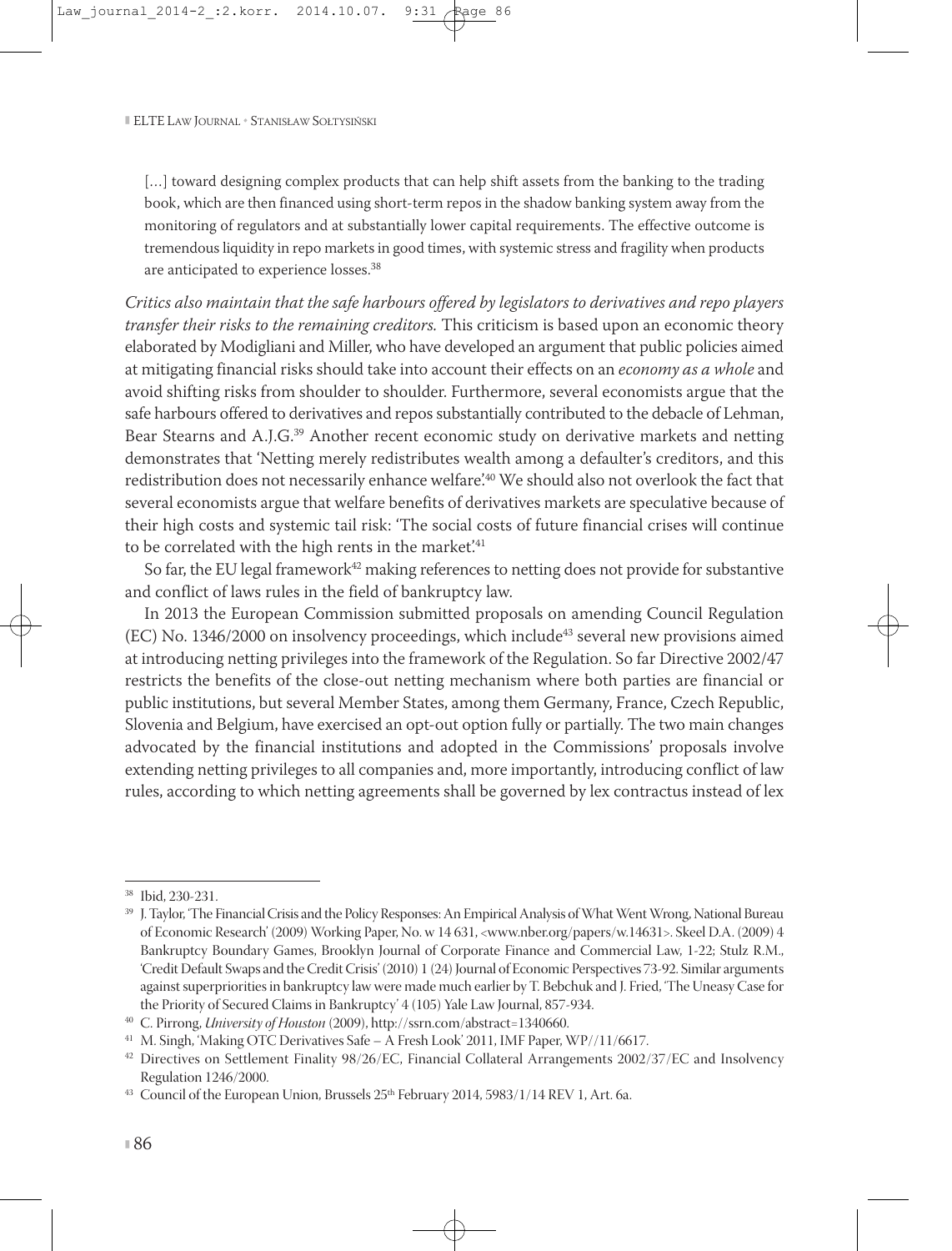concursus. The latter proposal would mean that close-out netting provisions 'shall be governed solely by the law of the contract governing such provisions.<sup>44</sup>

The above-mentioned proposals have met with strong criticism from the Belgian and French delegations. They rightly observed that the proposal to submit netting agreements to lex contractus will encourage *forum shopping* and 'give the opportunity to some creditors to escape from the collective discipline of the [insolvency] proceedings and hence, to become contractual privileged creditors (…), or to acquire a status equivalent of super privileged entities (…), which is not acceptable.<sup>45</sup> The comments of the two delegations also stress that the superpriorities do not reduce global risk and constitute a factor contributing to the last financial crisis. The French-Belgian criticism echoes the warnings of the U.S. critics of netting. Countries of the Visegrad Group should therefore also analyse the problem in depth as soon as possible.

# 3 Special Treatment of IP Rights

Over the last 40 years, we have witnessed a significant strengthening of intellectual property rights. It was in the mid-1980s, particularly as a result of US pressure and subsequently due to the standards established under TRIPS, that the majority of its signatories had to incorporate laws ensuring effective protection of patent and other intellectual property rights. It soon turned out that the net beneficiaries of the new rules were firms from the US and a few other developed countries, whilst their markets have remained closed or difficult to penetrate by exporters of agricultural products and so-called sensitive industrial goods (e.g. textiles, steel and chemicals) from developing economies.46 In the course of the last two decades, the Intellectual Property Alliance has continued its lobbying efforts aimed at extending the scope and duration of IP rights and sanctions for their violations. Recently, however, these repeated blanket extensions of patent and copyright terms have met with growing criticism in the US and EU. The phenomena of 'patent thickets' and 'patent trolls', coupled with a rapid increase in litigation, prompted even the Supreme Court of the United States to limit to some extent the traditional 'patent friendly' interpretation of patent laws.47 Below, I will briefly discuss two interrelated questions: Do the newest initiatives by advocates of strengthening IP rights treat large firms and SMEs equally? Is the process of lobbying sufficiently transparent?

The Anti-Counterfeiting Trade Agreement ('ACTA') is a multilateral agreement. It was secretly negotiated and signed almost exclusively by developed countries.<sup>48</sup> Although ACTA is aimed at beefing up TRIPS, it was negotiated outside the WTO forum because the signatories

<sup>44</sup> Ibid.

<sup>&</sup>lt;sup>45</sup> Note from the Belgian and French delegations, Brussels, 6 March 2014, DFD 2A, 7377/14.

<sup>46</sup> Compare: Integrating Intellectual Property Rights and Development Policy Report of the Commission and Intellectual Property Rights, London 2002, 22ff.

<sup>47</sup> See further S. Sołtysiński, *The Patent Reform Act and Recent US Supreme Court Decisions – A Correction of the Intellectual Property Policies? Patents and Technological Progress in a Globalized World* (Liber Amicorum Joseph Straus 2009, Berlin, Heidelberg) 856ff.

<sup>&</sup>lt;sup>48</sup> They are: Australia, Canada, Korea, the US, Japan, Morocco, New Zealand, Singapore and the EU.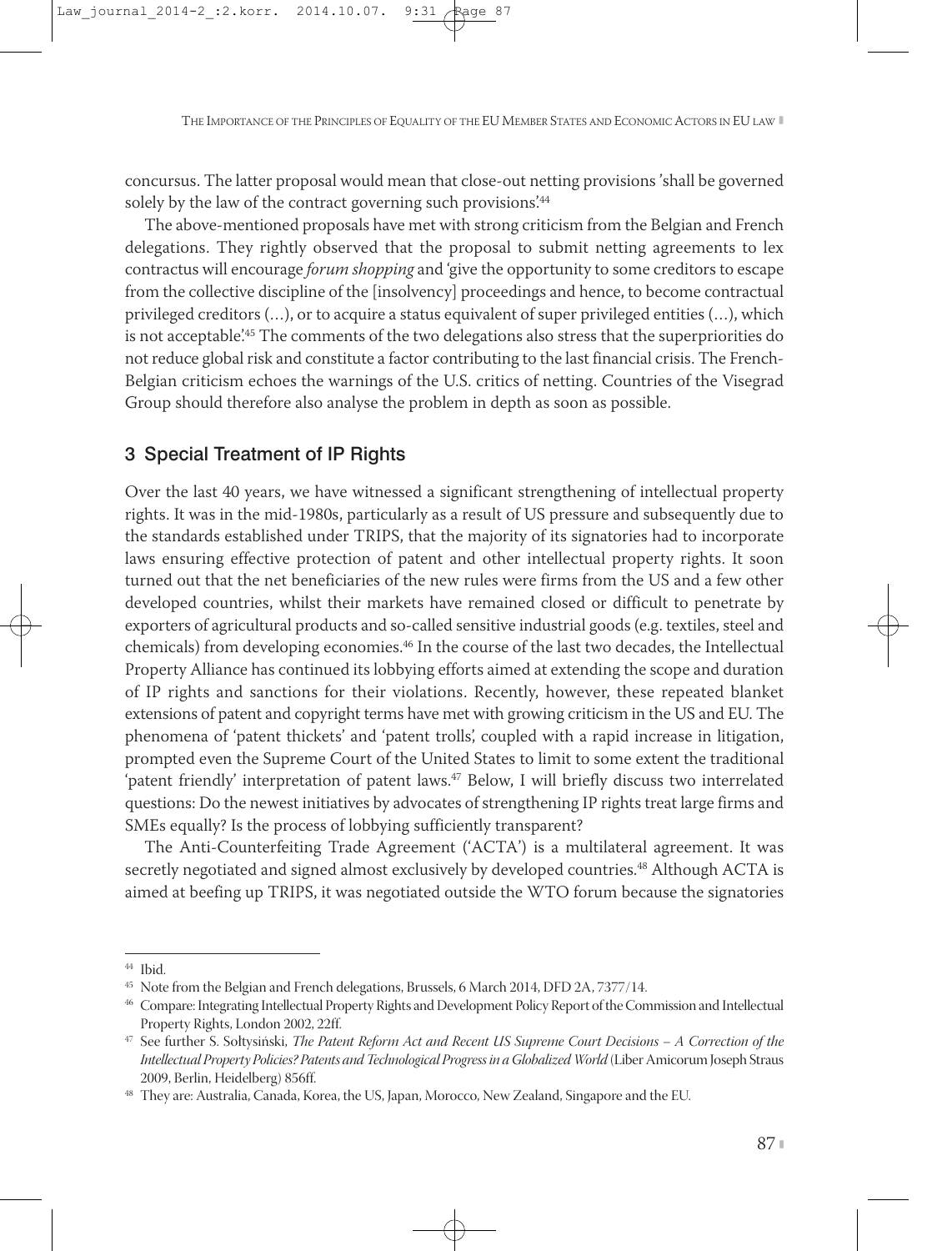were afraid that developing countries would this time demand trade concessions. Whilst the obligatory provisions of ACTA largely overlap with those of the EU directives, some of the ACTA provisions on criminal sanctions are not clear and conflict with freedom of information and privacy rights guaranteed by several EU Member States.49 Numerous academics deplored the fact that the ACTA initiative was a 'club approach of like-minded countries which excluded other globally important partners (e.g. Brazil, India, China and Russia) in the effort to impose agreed rules via bilateral agreements'.<sup>50</sup>

ACTA unexpectedly triggered massive street protests of young people, first in Poland and the Baltic States, and later on in 'old' EU Member States. Soon afterwards, these protests were supported by hundreds of intellectual property and privacy experts, leading to a rejection of the agreement by an overwhelming majority of the European Parliament in 2012. These massive and successful protests were prompted not so much by the substance of ACTA but by the lack of safeguards protecting privacy rights and, foremost, by the secret negotiations during which stakeholders (i.e. internet users), critics of strengthening IP rights and emerging market countries were not represented.

The phenomena of secrecy, lack of transparency and proper representation of all interested parties during negotiations aimed at bestowing new economic privileges have nevertheless continued apace. The recently accomplished negotiations of agreements for the unitary EU patent, and for the Unified Patent Court provide another illustration of this trend.<sup>51</sup> Basically, the long discussed idea of a unitary patent covering the entire EU market is sound, despite the fact that it will create new imbalances and strengthen the competitive positions of a few of the most developed EU economies, as well as innovative firms from the US and Japan.52 New Member States ought to be prepared to make reasonable sacrifices in the interests of a long-term development of the single market. However, they should not be expected to support a new patent project which is deeply flawed and unduly favours large patent owners.53 First, inevitable imbalances will increase because the project provides that the new unitary European patents, covering 25 EU Member States, will be granted in English, French and German. In this way, the hitherto universally followed patent law requirement that a monopoly right should be granted in exchange for the disclosure of the best method of practicing the invention and that, in principle, its specification should be published in the official language of the jurisdiction where protection is sought will be abandoned in the interests of the most advanced EU Member States and third countries where the official language is English, French or German (e.g. the US, Canada and Australia).

<sup>49</sup> See Ch. Geiger, in *Workshop on the Anti-Counterfeiting Trade Agreement (ACTA*), Expo/B/Inta, FWC/2009-01/Lot 7/25, March/2012, 55-60.

<sup>50</sup> Ibid 53-55.

<sup>&</sup>lt;sup>51</sup> See European Commission, Proposal for a Regulation of the European Parliament and of the Council implementing enhanced cooperation in the area of the creation of unitary patent protection COM (2011) 215 final.

 $52$  The European Patent Office in Munich grants roughly half of its patents to US and German firms, and about 2% to applicants. Italian firms obtain about 3% of these grants. Polish firms received about 0.03% of such patents in 2011.

<sup>53</sup> Italy and Spain, whose R&D potentials are much stronger than those of Poland and other new Member States, refused to join the new patent project and challenged it before the Court of Justice.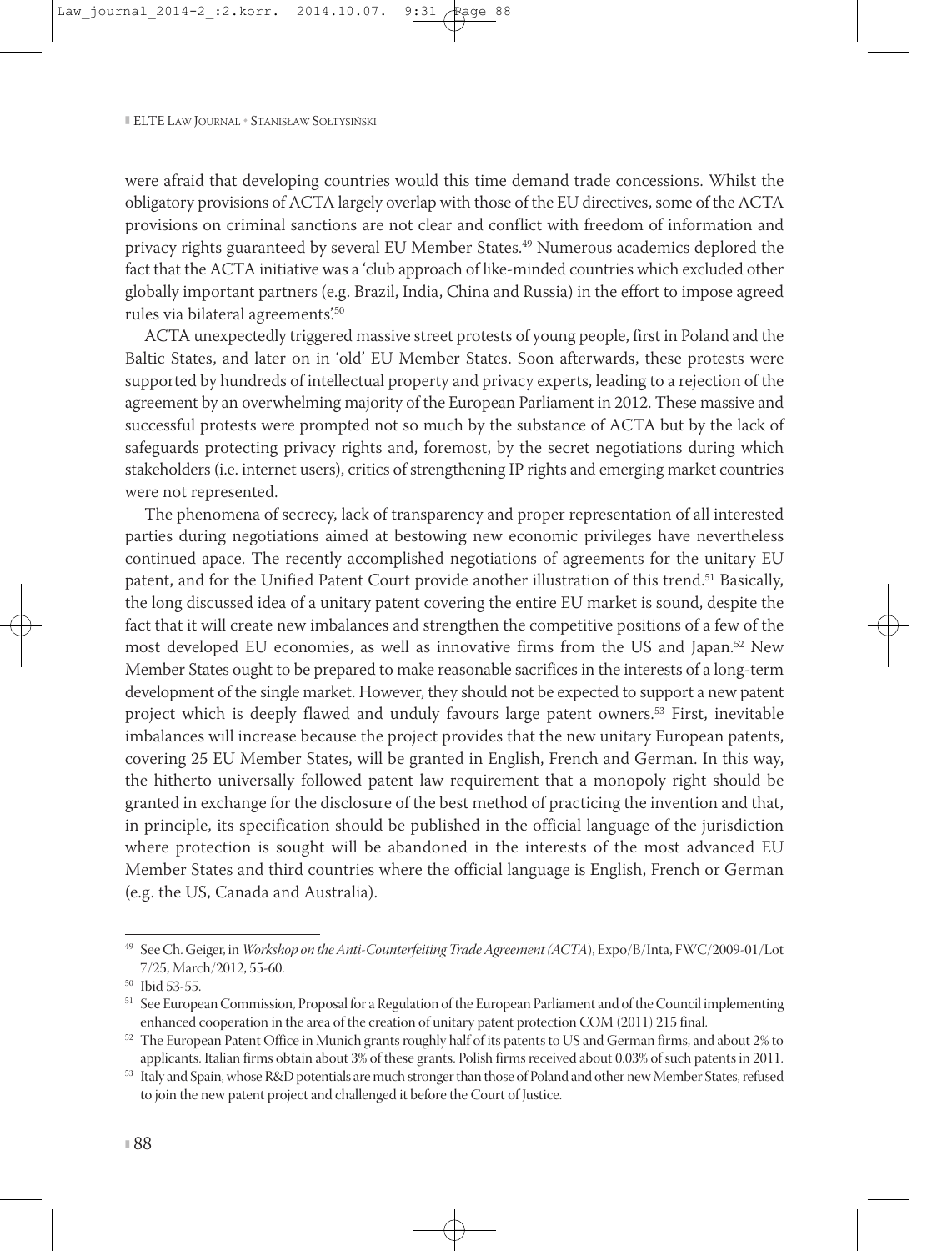Second, in principle, the same language requirements will apply during judicial proceedings before a new European Patent Court located in London, Paris and Munich. Hence, the owner of a medium-sized firm in Poland or Hungary will have to study patent specifications in three foreign languages, hire a foreign law firm and defend a patent infringement case in a foreign language.

The third important principle respected in the EU conventions to date (namely, that a defendant shall be sued in a local court and may have to defend his/her case in the local language) will also be abandoned. The importance of the official language is illustrated by the fact that a compromise Spanish and Polish proposal suggesting the use of one official language (i.e. English) was rejected by those countries whose official languages are German and French.54 For those for whom English, French and German are foreign languages, the patent system's information function will not be fully satisfied. It will also cause a lack of legal transparency, which favours 'foreign' patentees, not only by giving them the said substantive legal procedural and language privileges but also by forcing other market actors to operate at the risk of patent infringement. This is not only because the UK, Belgium, France and Germany, the main beneficiaries of the new language regime, will be exempt from the traditional requirements of publication and conducting legal proceedings in the official language of the territory where the exclusive right is sought or enforced. The consequences of the new uniform patent package are best characterised by H. Ullrich:

[T]he language regime produces direct and indirect costs over the lifetime of a patent for those who are not at full ease with its language, and it favours those who are familiar with it. [I]t distributes advantages and disadvantages […] it enables the linguistic beneficiaries […] to cover the entire EU market, including the language territories of the non-beneficiaries by an exclusivity at no extra cost, extra effort of care and risk avoidance, while the non-beneficiaries seeking EU-wide act exclusion are asked to cover extra costs, which other members of the majority are not willing to make themselves.55

As with bankruptcy superpriorities, the new language regime not only bestows legal privileges on the strongest business actors but also shifts the costs of the reform onto their weaker competitors.

The relevance of the equal treatment of official languages of EU Member States was stressed by the ECJ in the past. In case C-42/97, the Court emphasised that EU citizens and firms, especially small and medium sized enterprises, experience difficulties 'in overcoming language barriers'.56 It explained that 'marginalization of the language may be understood as the loss of an element of cultural heritage but also as the cause of difference of treatment between economic

<sup>54</sup> H. Ullrich, *Harmonizing Patent Law: The Untameable Union Patent, Max Planck Institute,* Research Paper No. 12- 03, 13-15, <http://ssrn.com/abstract=2027920>.

<sup>55</sup> Ibid, 21–22. 56 *Parliament v. Council,* Judgement of 23.02.1999, 1, 882-903.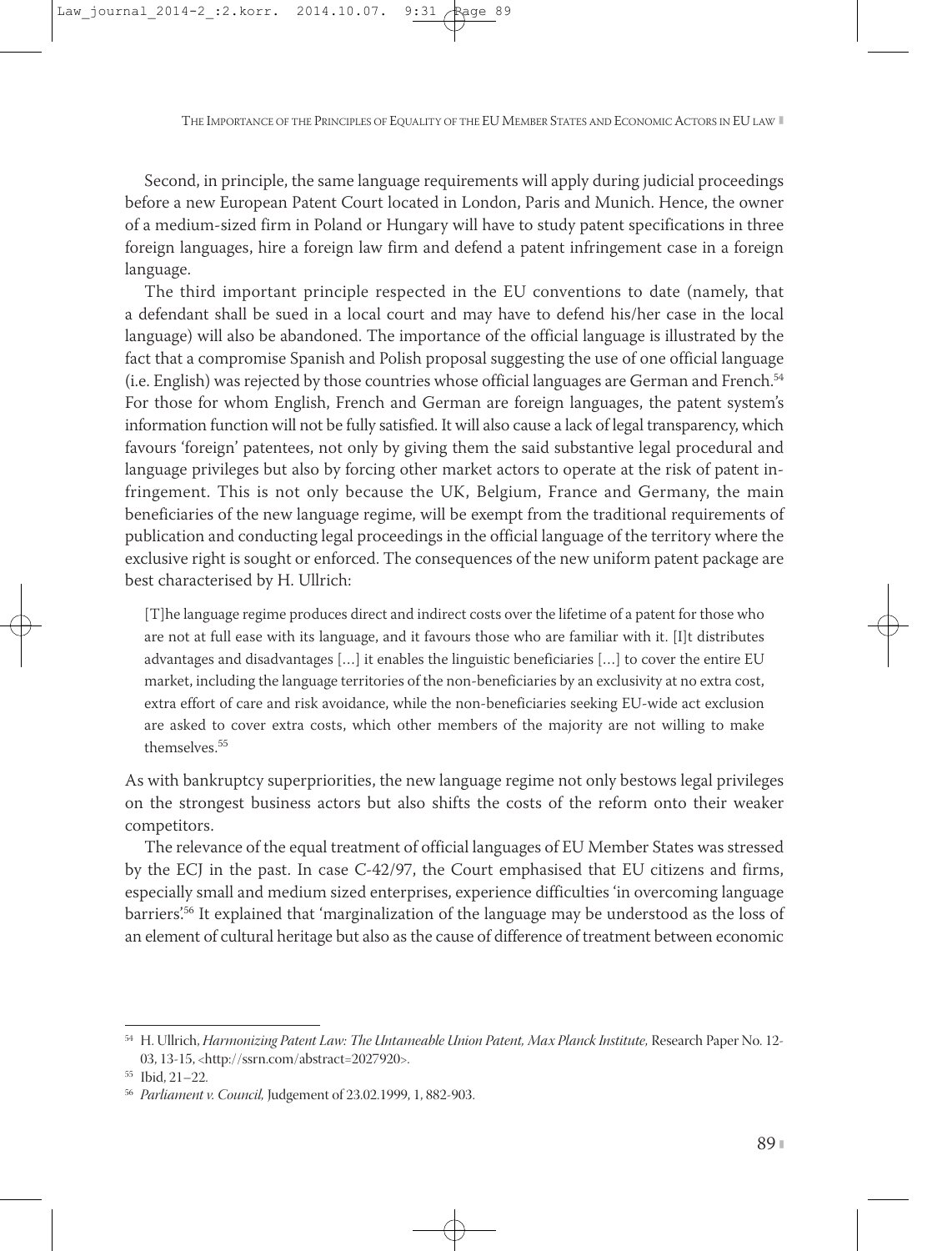operators in the Community, who enjoy greater or lesser advantages depending on whether or not the language they use is widespread.<sup>57</sup>

Equal treatment of the official languages of all Members State involves costs. The joint Polish-Spanish proposal to agree on the application of only the English language was a rational compromise, especially if it were to be combined with genuine concessions for SMEs. Unfortunately, such a proposal was not contemplated by the EU Commission and not even discussed by the members of the Visegrad Group. Paradoxically, my own government pushed for an early closing of the patent package negotiations to achieve a success at the end of the Polish Presidency when many issues were still open. It changed its attitude following strong criticism by Polish business organisations and intellectual property professors.

Fourth, several prominent patent law experts demonstrated that the reduction in translation costs, advocated by the proponents of the uniform project, will mainly benefit a relatively small number of large firms which file hundreds of patent applications per annum. These imbalances will be exacerbated on the level of EU Members whose official language is English, French or German.58 The EU patent package was adopted in 2013 when France, Germany and UK agreed that the Unitary Patent Court ('UPC') would be split into three central divisions, located in Paris, Munich and London. Bulgaria, Poland and Spain have not joined the project.

Recent research published by a London IP monthly revealed that out of  $\epsilon$ 200 million to be earned by the UK economy per annum as a result of the adoption of the EU Patent Package, according to the British Government study, about 150-200 million is expected to be reaped by English law firms located mainly in London where one of the three branches of the new Patent Court has been situated.59 By contrast, UK firms in which the inventions are developed may count to benefit from up to £40 million.

Not surprisingly, the negotiations of the European patent package were conducted largely in secrecy. Opinions of the industry, especially SMEs, university circles and judges, were largely disregarded. Dr. J. Pagenberg, a member of the EU Commission's Committee of Experts, withdrew from this body at the end of 2011. He protested against negotiations behind 'closed doors', the refusal to disclose drafts of the negotiated documents and to address the questions and proposals made by future users of the system.<sup>60</sup> Pagenberg also concludes that, apart from

<sup>57</sup> Ibid, 899.

<sup>58</sup> Ibid, 13-14. The criticism that the largest firms will be the main beneficiaries of the project while advantages for SMEs are illusive was also expressed in the House of Commons of European Scrutiny Committee document: *The Unified Patent Court: Help or Hindrance,* HC 1799 (3 May 2012) 26-29, 39-41.

<sup>59</sup> J. Norton, *Unitary Patent Figures Don't Add Up,* Managing Intellectual Property of 16 May 2013, 2. The author writes that the government report describing benefits of the unitary patent and hosting one division of the new Patent Court (UPC) in London is misleading and government propaganda because it implied that the €200 million figure referred to the gains to the British industry.

<sup>60</sup> J. Pagenberg, (2012), The EU Patent Package – Politics vs. Quality and the New Practice of Secret Legislation in Brussels. *EPPLAW Patent Blog*, at 3, http://hdl.handle.net/11858/001M-0000-000E-7C60-B, 2 and 17-19. Professor Nowicka, who teaches intellectual property at A. Mickiewicz University (Poznań), showed me a reply from the EU Commission. The enclosed text of the uniform patent package contained only the Preamble and titles of all chapters, with the remaining contents deleted. Her criticism of the secrecy of the negotiation process echoes reservations made by Pagenberg and Ullrich.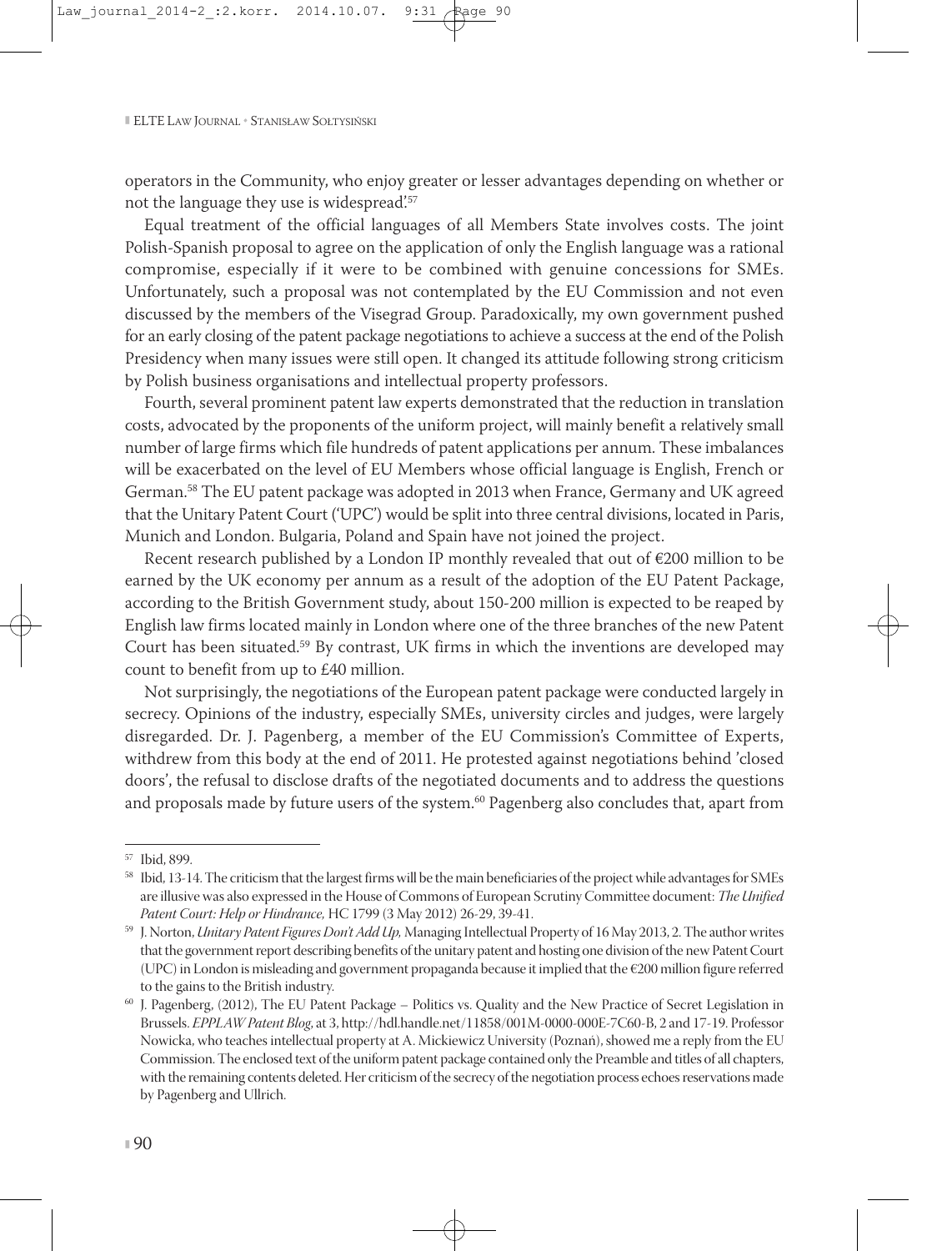numerous imperfections, the EU patent package takes into account the interest of the multinational corporations only, and disregards those of SMEs and individual inventors. The latter users of the new system should be able to apply for uniform protection in a few countries of their choice, 'combined with an efficient and affordable court system close to home and in their local language'.<sup>61</sup> The final negotiations about the location of the three divisions of the new Patent Court focused on the right of 'cherry picking' by law firms rather than on concessions for SMEs.

# 4 Bilateral Investment Protection Treaties and Arbitration (BITs)

I subscribe to the view that sees investor-protection institutions to be very important for industrial development. Judicial and administrative institutions that protect property rights and investments effectively are prerequisites of sustainable development. However, granting special privileges to foreign investors undermines the fundamental principle of equality of business actors and discriminates against local business. Moreover, it encourages the most efficient domestic firms to 'emigrate' abroad, at least by way of investing shares acquired in their domestic companies in foreign-held parent companies, thus obtaining a privileged status under the protective umbrella of BITs. It also transfers wealth from emerging markets to capital exporting countries.

In 1905, the US Secretary of State, E. Root, a Peace Prize Winner, argued that foreign investors cannot demand more rights than their local competitors:

When a man goes into a foreign country to reside or to trade he submits himself, his rights, and interests to the jurisdiction of the courts of that country […]. It is very desirable that people who go into other countries shall realize that they are not entitled to have the laws and police regulations and methods of judicial procedure and customs of business made over to suit them, or to have any other or different treatment than that which is accorded to the citizens of the country into which they have gone; so long as the government of that country maintains, according to its own ideas and for the benefit of its own citizens […].<sup>62</sup>

The Calvo Doctrine provided that foreign investors may not seek protection abroad. A resolution of the General Assembly of United Nations of December 12, 1974 incorporated essential aspects of that doctrine in the Charter of Economic Rights and Obligations of States. But the BITs have completely reversed these legal standards. They have established preferential legal standards aimed at granting special status to foreign investors. Their privileges involve, inter alia: – access to 'friendly' arbitration fora after a short period of negotiations with the host State (usually six months). This privilege is described by arbitrators as 'the best guarantee that the investment will be protected against undue infringement by the host state'.<sup>63</sup>

 $61$  Ibid 22.

 $62$  E. Root, 'The Basis of Protection of Citizens Abroad' (1910) 4 American Journal of International Law 526-527. The author argued that host states are liable only if they violate 'the common standards of justice'. Ibid.

<sup>63</sup> *Eastern Sugar v. Czech Republic,* SCC No. 088/2004, <http://ita.law,uvic.cg>.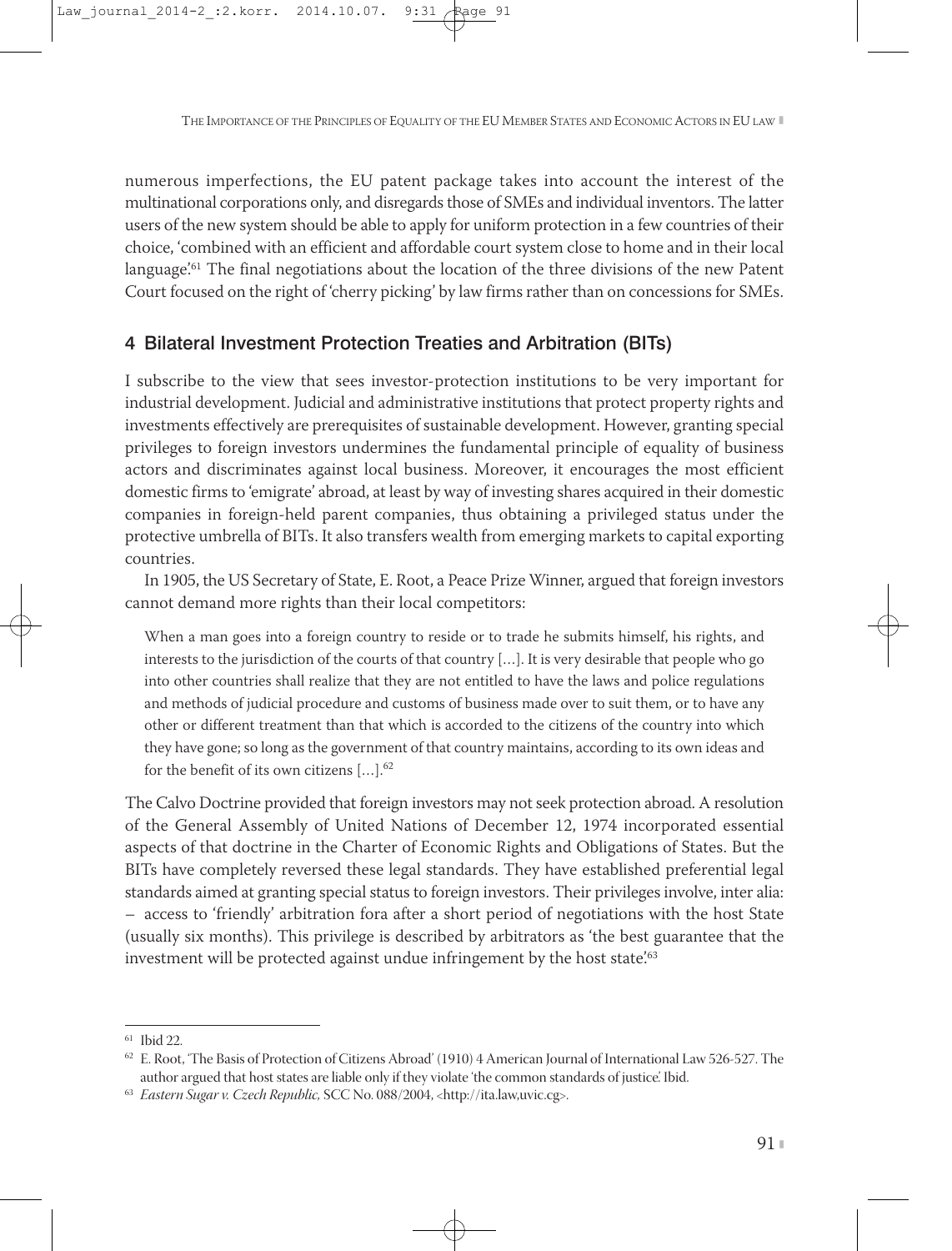– protection by a plethora of capacious and sweeping clauses such as 'fair and equitable treatment, 'the MFN treatment', 'full protection and security' and assurances of 'justified expectations of the investor'. As admitted by the arbitral tribunal in EURECO v. Slovakia, <sup>64</sup> these concepts do not mirror protection available under EU Law. Several arbitral tribunals have held that the host country may not introduce legislative or other measures against the investor's 'justified expectations'. Some courts of capital-exporting countries have issued decisions which have contributed to a deepening discrimination against host countries in arbitration fora. For instance, the Paris Court of Appeal gave a very broad meaning to the term of 'foreign investment' as 'any kind of asset invested in connection with economic activities'.<sup>65</sup> Moreover, the court ruled that a legal action taken by the Czech Republic against an investor who concluded a lease contract in violation of Czech mandatory law amounts to a breach of a fundamental right of the foreign investor, 'such as the right to legal security that the state must provide under fair and equitable treatment and under which investors' legitimate trust and expectations must be protected'.66 This shocking decision amounts to a proclamation of a new investor's right, consisting of dispensing him from respecting the host country's laws and imposing a duty on the host country to abstain from taking legal action against the investor.<sup>67</sup> The Paris Court of Appeal explained that filing a legal action violated the investor's *'legitimate trust and expectations'*protectable under the BIT, regardless of its legitimacy under Czech law.68

As a rule, BITs are incompatible with the host country's constitutional principles of equality of business actors. Intra-EU BITs are difficult to reconcile with Art. 18 of the Treaty on the Functioning of the European Union, because they discriminate against firms from those Member States which do not benefit from such treatment in a given EU country. The Czech Republic brought a case before the EU Tribunal arguing that BITs are inconsistent with the Lisbon Treaty. Several authors and NGOs criticize the substantive law and procedural privileges granted to foreign investors.<sup>69</sup> Several World Bank and UNCTAD studies demonstrate that there is no evidence that the BITs materially increase foreign investment.<sup>70</sup> Critics of BITs point, inter alia, to the contrast in the economic performance of Argentina, a country that was persuaded to execute more than 40 BITs and was exposed to dozens of foreign investment suits, and that of Brazil, which has refused to sign such agreements.

<sup>64</sup> As reported by L. Peterson, Investment Arbitration Reporter, Vol. 3, No. 17, 7.

<sup>65</sup> *Czech Republic v. Pren Nreka,* as reported by P. Duprey in Journal of International Arbitration (2009), vol. 26(4) 591.

<sup>66</sup> As quoted by P. Duprey, 603.

 $67$  A commentator rightly stressed that enforcement of one's right is recognised by French courts as a fundamental constitutional right but it was refused to the host country.

<sup>68</sup> Ibid.

<sup>69</sup> S. Frank: *The Legitimacy Crisis in Investment Arbitration: Privatizing Public International Law through Inconsistent Decisions,* [2005] Fordham Law Review.

<sup>70</sup> Hollward-Dreimaier, *Do Bilateral Investment Treaties Attract FDI? Only a BIT but they Can Bite*, The World Bank 2003, 3121ff. ; UNCTAD, Bilateral Investment Treaties in the mid-1990s, United Nations, New York 1998, 6.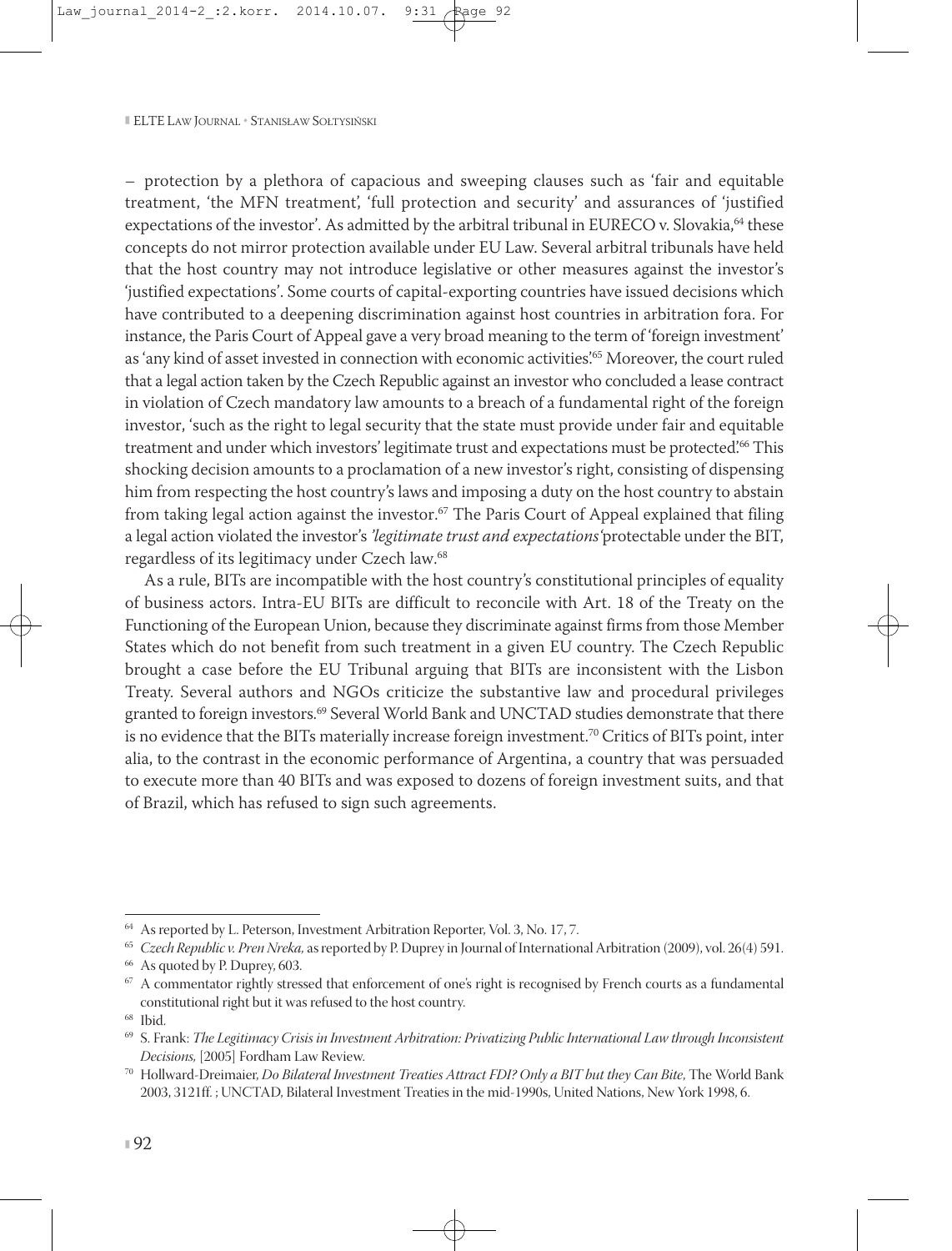Evidence has been presented by researchers who allege that investment arbitration tribunals display pro-investor bias. In particular, a recent study by Gus van Harten gives rise to concern.<sup>71</sup> The study verified the attitude of arbitral tribunals related to several topics that are usually not regulated in investment treaties. The expansive interpretation was adopted in more than 76% of cases. For instance, parallel claims were allowed in 82% of the disputes; minority shareholders were granted the right of standing in nine out of each ten cases (92%), and a broad concept of 'investment' was adopted in almost three out of four cases (72.27%).72 A somewhat more restrictive attitude was demonstrated with regard to the scope of Most Favoured Nations ('MFN') treatment, where respondents frequently argue that the principle covers only substantive, and not procedural, rights. It is even more disquieting that the probability of an expansive interpretation was statistically much higher than average in arbitration cases involving claimants from those leading capital exporting countries with the highest number of elite arbitrators and top law firms. In cases initiated by investors from the US, the UK and France, the probability of an expansive interpretation of treaty claims regarding ambiguous jurisdictional and substantive matters was 98.95% and 86%, respectively.73

The van Harten study supports the assumption that the asymmetrical claims structure and the absence of criteria of neutrality and independence of arbitrators in the relevant treaties may have an impact on their attitudes and decisions. The fact remains that BITs provide for the investor's right to sue the host country but not vice versa. This asymmetry is frequently overlooked, even by courts that decide disputes initiated by host countries in actions challenging arbitration awards. For instance, in the *Czech Republic v. Pren Nreka,*<sup>74</sup> the Paris Court of Appeal held that the host country's claim brought before a Czech court against a Croatian investor amounted to a violation of the principles of legal security, fair and equal treatment, 'under which investors' legitimate trust and expectations must […] be protected.'75 In justifying its decision, the Paris Court of Appeal observed that 'the right for the host country to file a counterclaim in a proceeding may always be exercised before an arbitral tribunal […].'76 As rightly stressed by a commentator, the right for the host State to file a counterclaim is not provided by BITs and the ICSID Convention. Moreover, it is highly doubtful whether such a right is compatible with those conventions, which establish unilateral commitments of States towards investors.<sup>77</sup>

<sup>71</sup> Gus Van Harten, *Pro-Investor or Pro-State Bias in Investment-Treaty Arbitration? Forthcoming Study Gives Cause for Concern*, Investment Treaty News, Apr. 13, 2012, available at <http://www.iisd.org/itn/2012/04/13/pro-investor-orpro-state-bias-in-investment-treaty-arbitration-forthcoming-study-gives-cause-for-concern/>. The study was based on an analysis of 140 publicly available awards (decisions).

 $72$  Ibid at 2.

<sup>73</sup> Ibid at 3.

<sup>74</sup> Cour d'Appel de Paris (CA) (Regional Court of Appeals) Paris, 1e ch., Sept. 25, 2008, 3ff, No. 2007/4675.

<sup>75</sup> Ibid at 28.

<sup>76</sup> Ibid at 8.

<sup>77</sup> Pierre Duprey, *Comments on the Paris Court of Appeal Decision in Czech Republic v. Pren Nreka*, 26 J. International Arbitration 591, 606 (2009). In any event, the Paris Court's argument that the host state could file a counter-claim in the arbitration proceedings is difficult to reconcile with its equally unpersuasive finding that an action for an annulment of the lease contract constituted a violation of fundamental rights of the investor.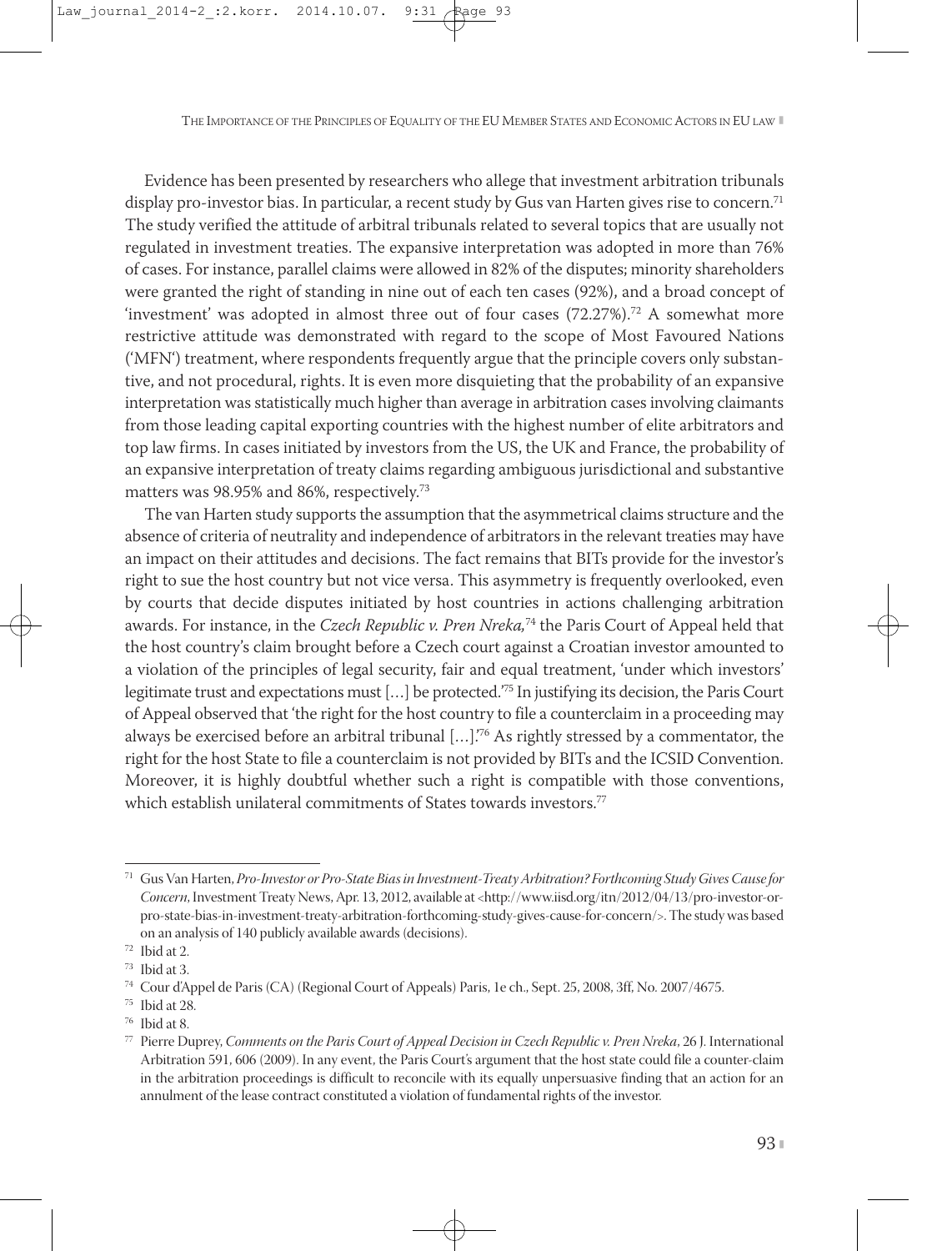To sum up, the asymmetry of claims structure and investors' powers to initiate arbitral proceedings in investment arbitration disputes, the lenient interpretation of conflict of interests by courts, and the lack of convincing arguments that there is a correlation between BITs and the flow of foreign investment have led to growing criticism of the legitimacy of the current regime of foreign investment arbitration.78

The bad experience of new EU Member States with BITs have led the Czech Republic and Slovakia to argue, albeit unsuccessfully so far, that pertinent intra-EU bilateral investment treaties are inconsistent with the EU Treaty. For instance, in the *Eastern Sugar BV (Netherlands) v. Czech Republic,*<sup>79</sup> the Czech Republic challenged the jurisdiction of the arbitral tribunal, arguing that the BIT executed between the Netherlands and the Czech Republic should not be applicable after the accession of the Czech Republic to the European Union because the protection of business actors in the single market belongs to the domain of the EU Treaty. In a nutshell, the arbitration tribunal rejected the respondent's argument and held that the Netherlands-Czech-BIT remains in force until it is repealed or terminated.80 A similar objection was raised by Slovakia in *Eureko BV v. The Slovak Republic.*<sup>81</sup> The tribunal rejected the challenge and held that it had jurisdiction for similar reasons as those advanced by the arbitrators in the Czech Sugar case. $82$ 

The discussions about the legitimacy of the current regime of investor-State arbitration rarely focus on the issues of inequality and discrimination of entrepreneurs and their pernicious effects. In *Eureko v. the Slovak Republic,*<sup>83</sup> the tribunal mentioned the problem *en passant*, but summarily held that the argument of discrimination against some foreign business actors does not undermine its broad powers of jurisdiction under an intra-EU BIT between the two Member States.

The consequence is that in any particular case investors protected by the BIT may have wider rights than those given to investors of (other) EU Member States under the substantive provisions of EU law. The Tribunal held that granting wider protection to those investors while not affording it to investors of other EU States may violate EU law prohibitions on discrimination. But that is not a reason for cancelling a Claimant's wider rights under the BIT. More significantly, the Tribunal explained that it is even less of a reason for treating the Parties' consent to these arbitration proceedings as invalid or otherwise ineffective, particularly where the first stage of

<sup>78</sup> See, e.g. Susan D. Frank, 'The Legitimacy Crisis in Investment Treaty Arbitration: Privatizing Public International Law Through Inconsistent Decisions' (2005) 73 Fordham L. Rev. 1521; 'The Backlash Against Investment Arbitration: Perceptions and Reality' [Michael Waibel, Asha Kaushal, Kwo-Hwa Chung & Claire Balchin (eds) 2010]; Sornarajah (n 20), 631ff*.*; Luke R. Nottage & Kate Miles, 'Back to the Future' for Investor-State Arbitrations: Revising Rules in Australia and Japan to Meet Public Interests (2009) 26 J. Int'l. Arb. 25-58

<sup>79</sup> *Eastern Sugar B.V. (Netherlands) v. The Czech Republic*, SCC Case No. 088/2004, Partial Award, March 27, 2007, available at http://italaw.com/cases/documents/369.

<sup>80</sup> See further Markus Burgstaller, 'European Law and Investment Treaties' (2009) 26 J. Int'l. Arb. 181-216.

<sup>81</sup> *Achmea B.V. (formerly known as 'Eureko B.V.) v. The Slovak Republic*, PCA Case No. 2008-13, Award on Jurisdiction, Admissibility and Suspension, Oct. 26, 2010 *('Eureko v. Slovakia Case').*

<sup>82</sup> Ibid. See the text accompanying notes 38-43.

<sup>83</sup> See *Eureko v. Slovakia Case* (n 36).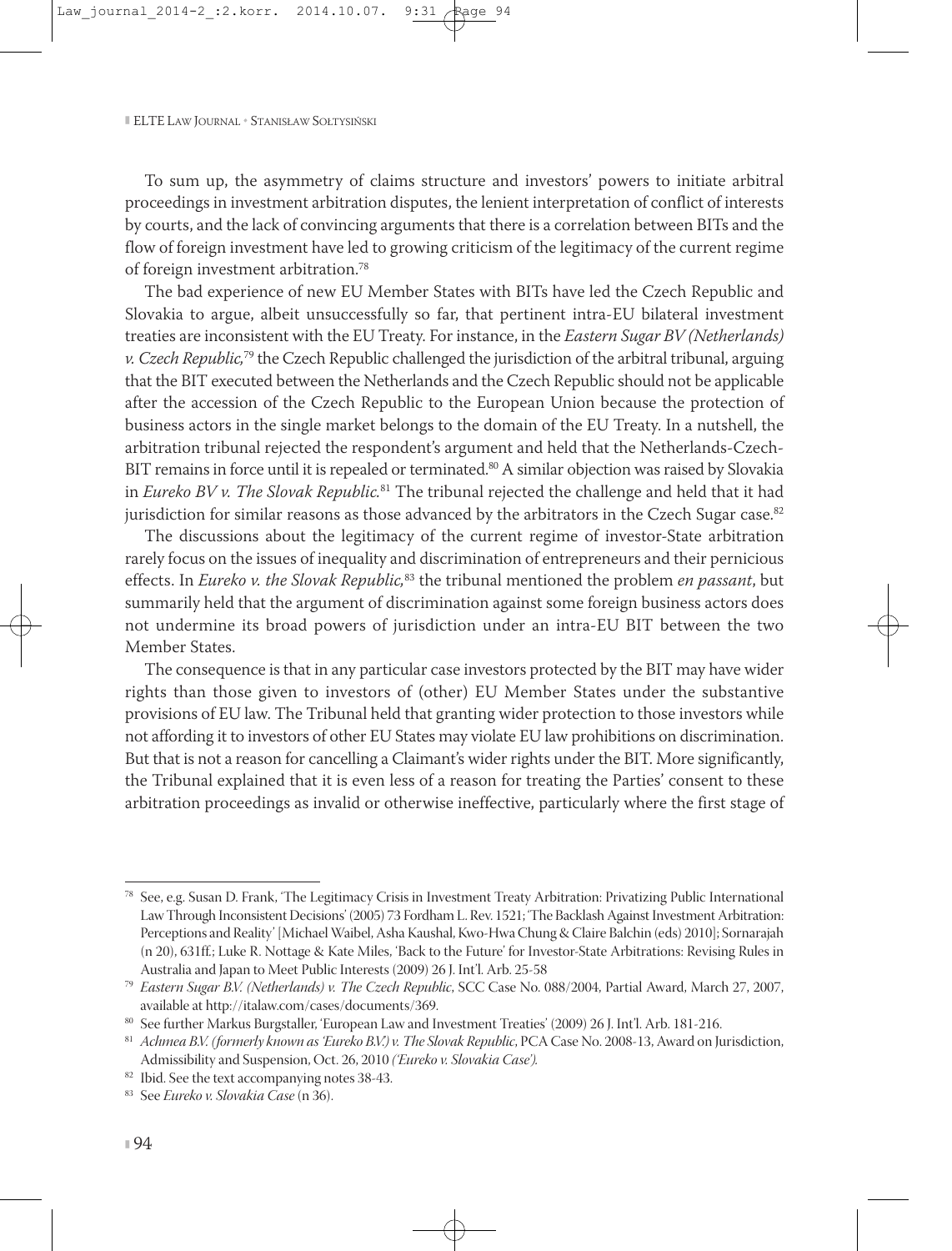such consent pre-dated the relevant EU Treaties, the second stage pre-dated the Lisbon Treaty, and Claimant is an EU investor.<sup>84</sup>

# III Concluding Remarks

How can one explain the fact that policy decision-makers are so easily 'captured' by vested interests groups, despite the lesson of the recent financial crisis and evidence presented in studies that demonstrate the adverse consequences of departures from the principle of equal treatment of business actors? Firstly, the power of lobbying organisations representing financial institutions, top intellectual property firms, and capital exporting countries stems from their financial resources and political leverage. The invisible hand of the market has thus been gradually replaced by the visible hand of the lobbyist. By way of example, it is reported that the number of lobbyists representing financial institutions at the US Senate is four times larger than the number of senators.

Secondly, general creditors, SMEs, and other economic actors from emerging markets are not only weaker financially but usually badly organised. Paradoxically, the experience of recent patent negotiations in Brussels shows that the political leverage of young users of the Internet, who protested against ACTA, was much stronger than SMEs in old and new EU Member States.

Thirdly, policy makers and executives of international organisations where economic reforms are prepared, and even market regulators, are usually inclined to approve proposals submitted by leading and well-organised industries. My own hindsight teaches that the 'gatekeepers' are usually recruited from the ranks of the supervised industries. Frequently, those officials dream of being hired by the industry they regulate. Moreover, officials of central banks and other market regulation authorities are often persuaded that granting privileges to firms in the sectors of economy subject to their control will assure a smooth functioning of the relevant industry.<sup>85</sup>

International organisations equipped with the task of preparing reform proposals and new conventions should try to avoid the trap or even steer clear of creating the impression that their fora are used to promote vested interests. When certain initiatives are financed by organisations representing vested interests and their recommended experts are paid from such sources, the host organisation should at least assure the presence of reputable critics of the industry proposals. At a minimum, the opposing views should be considered and given thorough explanations in a final report. Unfortunately, with both the recent EU patent package negotiations and works on UNIDROIT Principles on Netting, these standards have not been observed. For instance, *the preparatory studies and the final explanatory memorandum accompanying the UNIDROIT Draft Principles on the Netting of Financial Instruments submitted to Member*

<sup>84</sup> Ibid.

<sup>85</sup> During my chairmanship of the UNIDROIT Study Group on Netting, I was surprised that the majority of market regulators from the OECD countries and delegates of IMF, EIB and the European Commission usually approved ISDA proposals without asking difficult questions.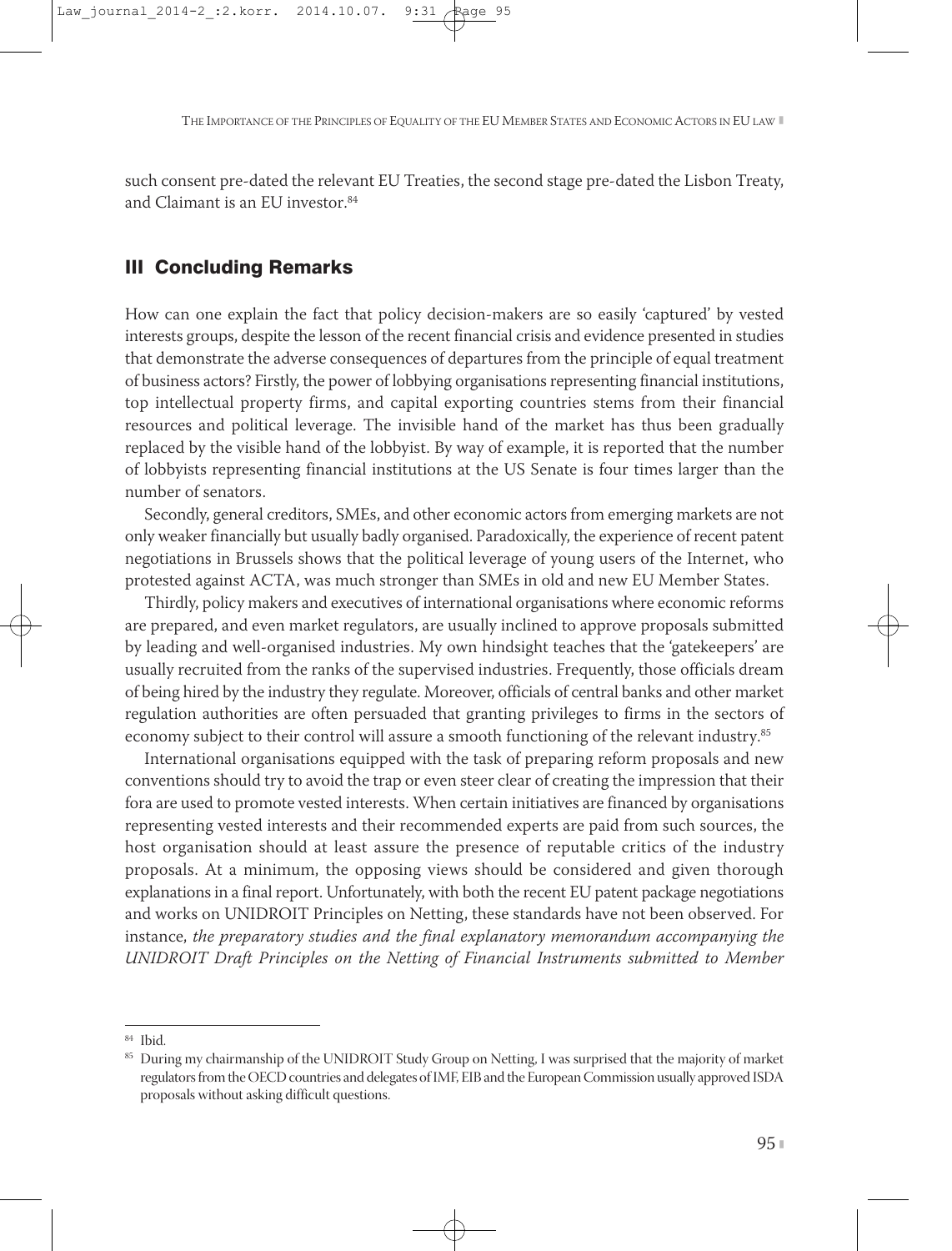*States did not contain a single reference to critical legal and economic studies of netting super priorities, despite specific requests made during the works of the Study Group.*<sup>86</sup> Organizations such as UNCITRAL and UNIDROIT are underfinanced and their executives are in a difficult situation. During the recent Uniform European Patent negotiations, the EU Commission explained that the opinions of hundreds of law professors, judges and SMEs were dismissed as the voice of alleged lobbyists or 'interest parties'.<sup>87</sup>

To date, meaningful reforms have stopped half-way and the elimination of the privileges constitutes the most difficult issue. Paradoxically, the UNIDROIT Close-Out Netting Project and the EU Uniform Patent rules demonstrate that industries having vested interests in the status quo try to 'capture' the policy decision-makers and obtain new privileges or 'dilute' reforms. They defend the privileges gained with the vigour of the French aristocracy that resisted reforms before the French Revolution and the Polish nobility that fought for their privileges with the elected kings before Poland's partition at the end of the XVIII century. Both groups were very much attached to their privileges and deeply convinced that they were 'too powerful to fail' and 'systemically important.

There are signals that some executives of the financial industry see the need to implement reforms that require sacrifices. Sandy Weill, the founder of the modern Citi Corporation, the largest global universal bank, publicly supports the Volcker rule that requires separation of investment banking from traditional core banking. Support has been growing for similar 'ringfencing' proposals in Europe (e.g. Vicker and Likkanen twin initiatives). Mr. Weill's successors have been restructuring this universal bank with the aim of strengthening the role of the traditional banking and reducing the risky derivatives-trading.88

P. Singer, the Chairman of Elliot Associates (a lead US hedge fund) and a top contributor to Mr. Romney's election fund, has recently outlined proposals for a deep reform of the banking system that goes beyond the Volcker rule.<sup>89</sup> He concluded that 'conservatives who believe in free markets should also believe in sound fair markets.<sup>90</sup> N. Lawson, the UK's Chancellor of the Exchequer in the 1980s, also sees that the twin doctrines of 'too big to fail' and 'systemic importance' undermined market discipline, and fostered greed and incompetence in the financial sector. Industry leaders should realise that reforms imposed from outside are usually more painful and frequently implemented too late.

The new privileges constitute examples of sectional egoism aimed at assuring leading sectors of the economy short-term benefits but they pose a serious risk to the global economy as a whole. The unprecedented success of capitalism was built on the principles of formal equality of economic actors and fair competition. Academics, business and political leaders of the Visegrad Group should be vitally interested in critically analysing the consequences of departures from

<sup>86</sup> However, the UNIDROIT Governing Council recommended that the Chairman's critical observations be included in the materials submitted to UNIDROIT Member States.

 $87$  Pagenberg (n 60) 2.

<sup>88</sup> Financial Times of 20 August 2012.

<sup>89</sup> Financial Times of 16 August 2012.

<sup>90</sup> Ibid. 'Capitalism in Crisis' Financial Times of 6 February 2012.